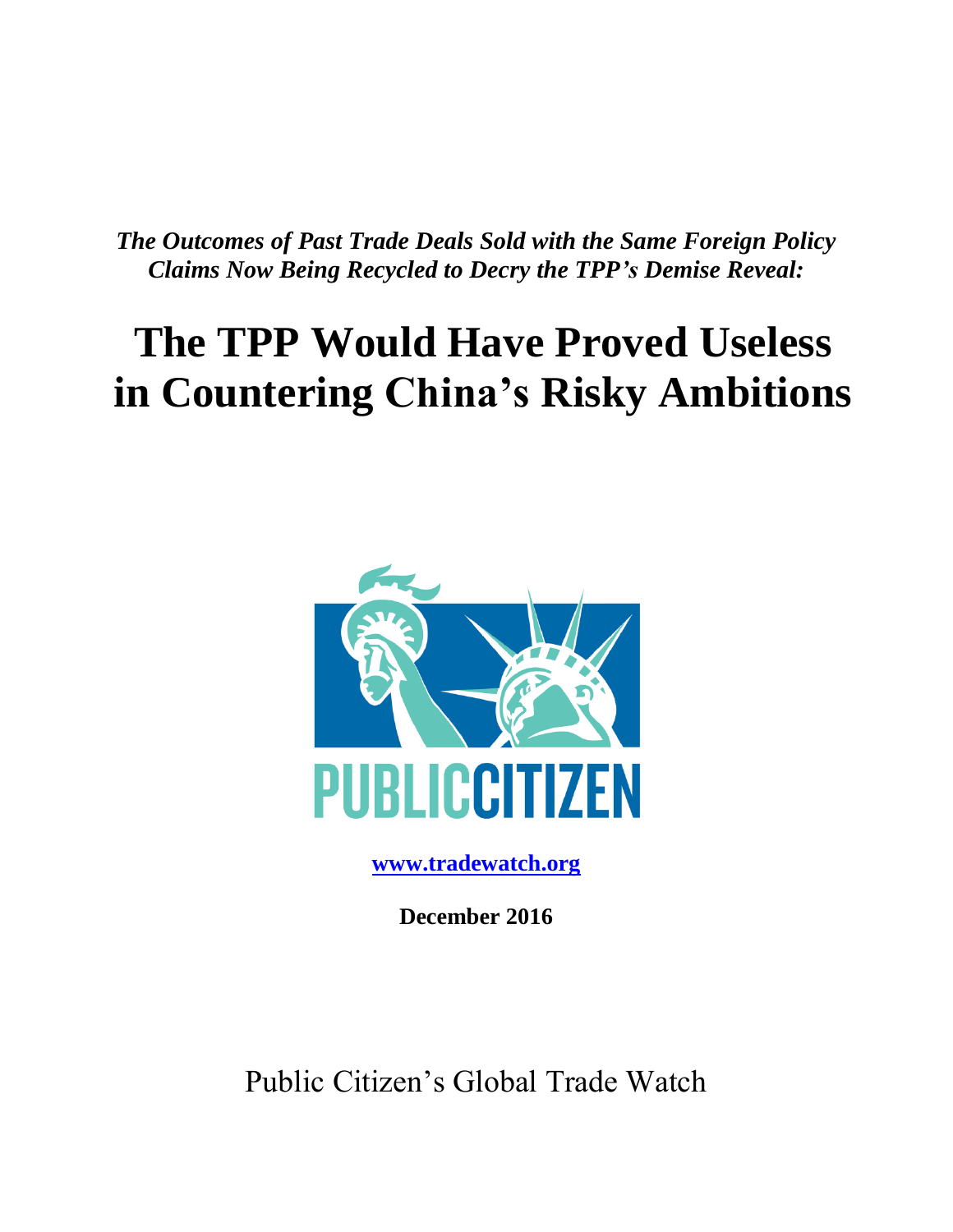*Published December 2016 by Public Citizen's Global Trade Watch*

*Public Citizen is a national, nonprofit consumer advocacy organization that serves as the people's voice in the nation's capital. Since our founding in 1971, we have delved into an array of areas, but our work on each issue shares an overarching goal: To ensure that all citizens are represented in the halls of power. For four decades, we have proudly championed citizen interests before Congress, the executive branch agencies and the courts. We have successfully challenged the abusive practices of the pharmaceutical, nuclear and automobile industries, and many others. We are leading the charge against undemocratic trade agreements that advance the interests of mega-corporations at the expense of citizens worldwide. As the federal government wrestles with critical issues – fallout from the global economic crisis, health care reform, climate change and so much more – Public Citizen is needed now more than ever. We are the countervailing force to corporate power. We fight on behalf of all Americans – to make sure your government works for you. We have five policy groups: our Congress Watch division, the Energy Program, Global Trade Watch, the Health Research Group and our Litigation Group. Public Citizen is a nonprofit organization that does not participate in partisan political activities or endorse any candidates for elected office. We accept no government or corporate money – we rely solely on foundation grants, publication sales and support from our 300,000 members. Visit our web page at www.citizen.org. For more information on Public Citizen's trade and globalization work, visit the homepage of Public Citizen's Global Trade Watch: [www.tradewatch.org.](http://www.tradewatch.org/)*

*Additional copies of this document are available from: Public Citizen's Global Trade Watch 215 Pennsylvania Ave SE, Washington, DC 20003 (202) 546-4996*

#### *Other Recent Titles by Public Citizen's Global Trade Watch:*

Data Fail: The Divergence Between Rosy International Trade Commission Projections and U.S. Trade Agreements' Actual Outcomes (May 2016)

Auditing the Administration's TPP "Tax Cut" Claims: Funny Math and Misdirection (April 2016)

Job-Killing Trade Deficits Surge under FTAs: U.S. Trade Deficits Grow 418 Percent with FTA Countries, but Decline 6 Percent with Non-FTA Countries (March 2016)

Uses and Abuses of China Claims in TPP Sales Pitch: Foreign Policy Arguments Mimic False Claims Made for Past Pacts (January 2016)

Failure to Include Enforceable Disciplines Against Currency Manipulation (January 2016)

Final TPP Text Reveals Unexpected Threats to U.S. National Security (January 2016)

Secret TPP Text Unveiled: It's Worse than We Thought (November 2015)

Prosperity Undermined: The Status Quo Trade Model's 21-Year Record of Massive U.S. Trade Deficits, Job Loss and Wage Suppression (August 2015)

Studies Reveal Consensus: Trade Flows during "Free Trade" Era Have Exacerbated U.S. Income Inequality (August 2015)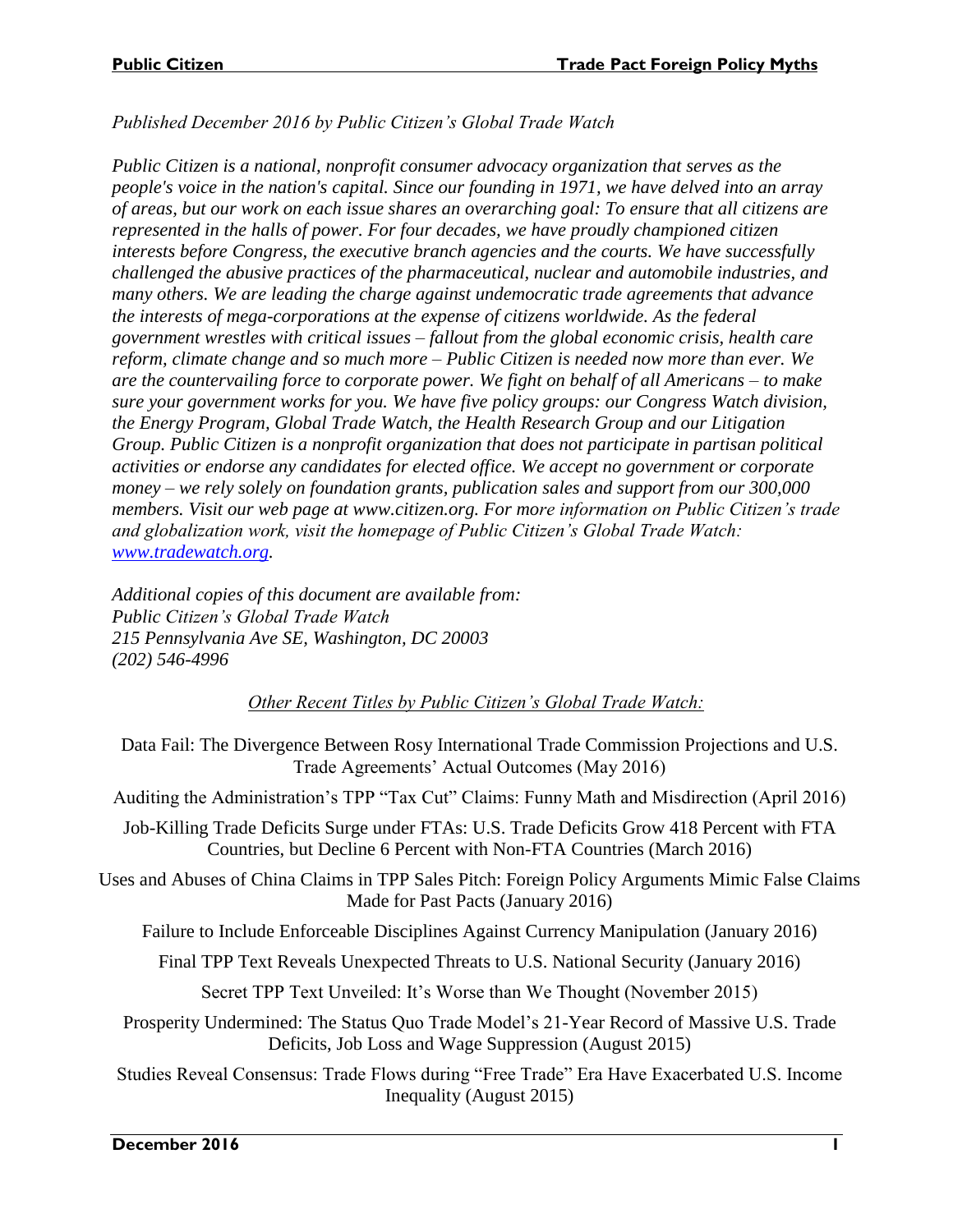## **Table of Contents**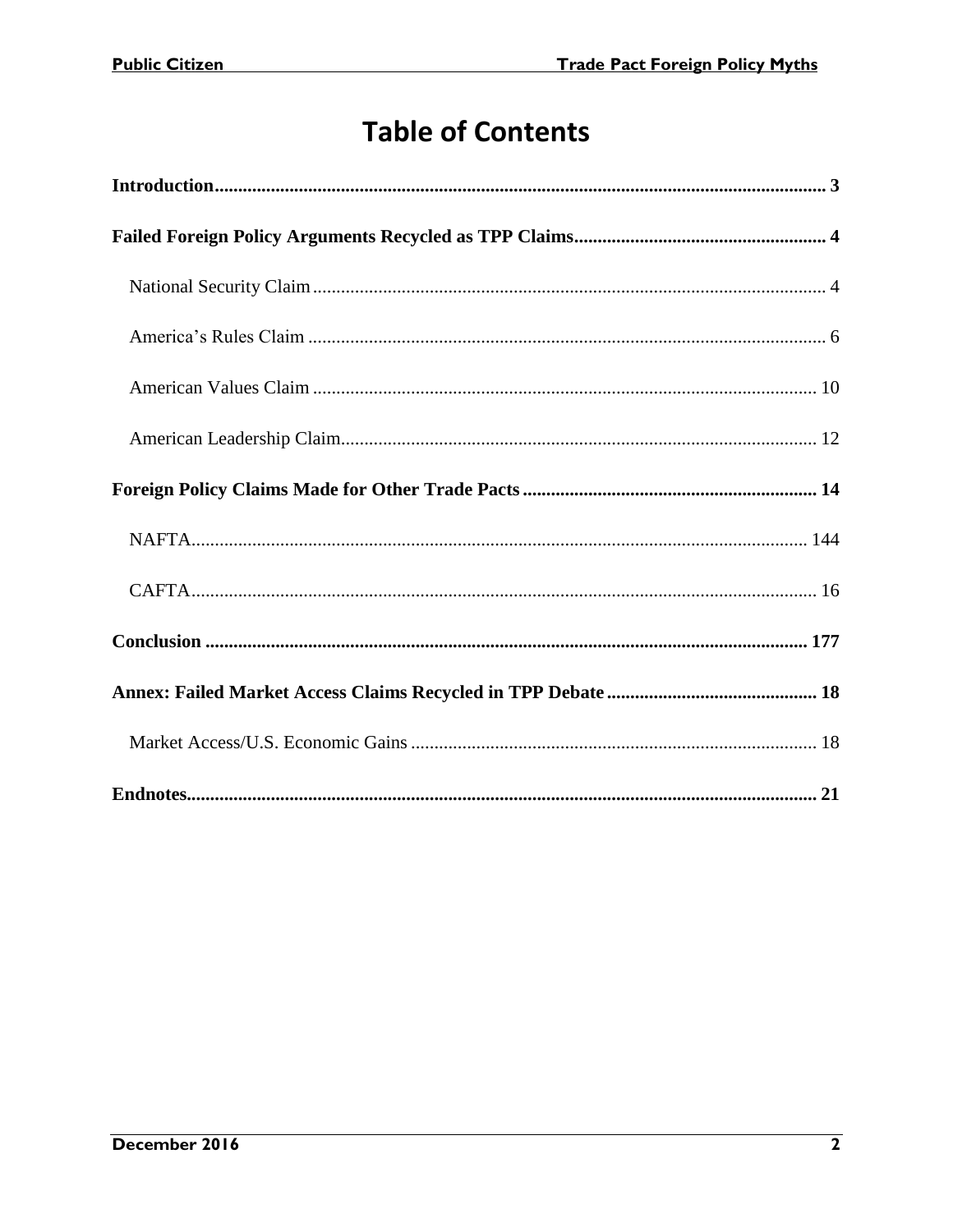## **Introduction**

<span id="page-3-0"></span>The recent demise of the Trans-Pacific Partnership (TPP) is being called a *foreign policy* disaster by its backers in the United States and abroad, which is notable because for years the agreement was sold as an *economic* panacea.

But by the summer of 2016, it became increasingly apparent that the economic case for the final TPP deal signed in February had proved unconvincing. Months of intensive White House and corporate lobbying had failed to build majority support in Congress. So, the TPP's proponents shifted to foreign policy arguments to try to scare up the votes, a tactic that has been systematically employed in past contentious trade fights. They argued that failure to implement the TPP would hurt U.S. national security, allow China to write the rules for commerce in Asia instead of spreading U.S. values across the Pacific, undermine U.S. global leadership, and strengthen China.

Donald Trump's declaration that he would withdraw the U.S. signature from the TPP,<sup>1</sup> formally burying the moldering deal, unleashed another wave of the same fraught foreign policy claims.

If many of these arguments sound familiar, it's because they are. **This report reviews two decades of U.S. trade debates, revealing the regular resurrection of the same zombie foreign policy and national security justifications, in nearly identical verbiage.** The tables below compare quotes by prominent supporters of past trade deals with more recent quotes about the TPP and review the outcomes of old claims. The prospect that an agreement may not be implemented has been routinely characterized as benefitting our adversaries – such as China. Passing an agreement is declared to be essential to maintaining U.S. leadership in the world, to exporting "American values" to other countries, and to improving human rights everywhere.

**These arguments helped to pass some trade agreements. So we can study whether those previous pacts' enactment did, in fact, deliver these promised benefits.** When Congress debated granting Permanent Normal Trade Relations (PNTR) to China to facilitate its admission to the World Trade Organization (WTO), proponents claimed doing so would be a foreign policy cure-all. It would moderate China's authoritarian government, improve human and labor rights, and enhance China's cooperation on an array of national security challenges while also ensuring new access to Chinese markets that would create U.S. jobs. The actual result was just the opposite, and the argument became known as "The China Fantasy."<sup>2</sup> Various U.S. trade pacts with Latin American were also sold as necessary to keep China (or Japan) from dominating the region politically and economically, and as vital to improving democracy and human rights in trade partner countries. Yet the very foreign policy (and economic) threats that the deals' passage was promised to forestall occurred regardless, while the touted improvements in human rights failed to materialize.

**Managing the U.S. relationship with a rising China is a real challenge, but the TPP and similar trade deals have never been the right tool for securing America's future.**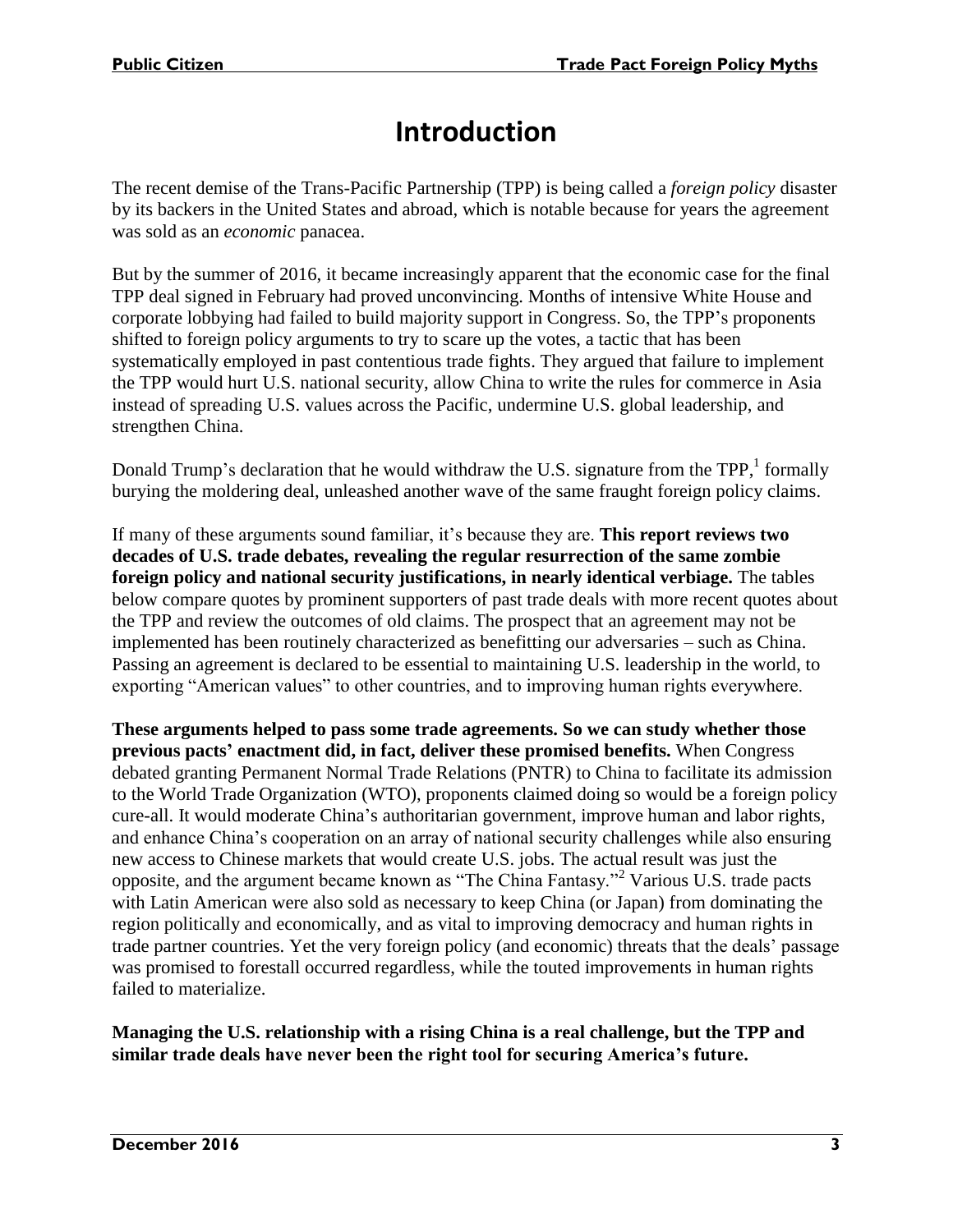## <span id="page-4-0"></span>**Failed Foreign Policy Arguments Recycled as TPP Claims**

Administration officials, corporate lobbyists and think tanks supporting trade agreements begin their efforts to sell the deals to the U.S. public and Congress with economic arguments. When those prove unconvincing, the proponents systematically fall back to familiar foreign policy justifications. Shortly after the TPP was signed, it became clear that the pact was dozens of votes short of a majority in the House of Representatives, and GOP congressional leaders announced a vote would not be scheduled before the election. In response, the pact's proponents began recycling the same foreign policy arguments used successfully in 2000 to pressure Congress to grant PNTR to China. But this time, perhaps because fifteen years after the China PNTR vote these arguments had proved to be without merit, the foreign policy scare tactics failed. As the post-election lame-duck session of Congress began, TPP opposition in the House had grown, and the pact's prospects in the Senate had even become uncertain. To avoid defeat, the Obama administration decided not submit the TPP to Congress. The foreign policy arguments then and now fall into four basic categories.

<span id="page-4-1"></span>**NATIONAL SECURITY CLAIM:** *Approval of China PNTR/the TPP goes beyond economics. It is essential for national security and promoting strategic interests beyond trade.*

#### **China PNTR** TPP

... I am strongly in favor of granting permanent normal trade relations to China ... doing so would be very much in the U.S. national interest. This, in my judgment, goes far beyond American business and economic interests, as important as these are, to key U.S. political and security interests. –National Security Advisor Brent Scowcroft, April 2000<sup>3</sup>

China has the capacity to hinder or help us to advance our interests on a broad range of issues, including: nonproliferation, open markets and free trade, environmental protection, the promotion of human rights and democratic freedoms, counter-terrorism, counter-narcotics, Asian economic recovery, peace on the Korean peninsula and ultimately peace and stability in the Asia-Pacific region. It is only by engaging with China on all of these issues that we will make positive progress on any and thereby advance those interests and our security.  $-$ Senator John Kerry, Sept. 2000<sup>5</sup>

TPP would also lower barriers to American goods and services in the Asia-Pacific's fastest growing markets. But TPP also makes strong strategic sense ... in terms of our rebalance in the broadest sense, passing TPP is as important to me as another aircraft carrier.

-Defense Secretary Ash Carter, April 2015<sup>4</sup>

[T]he strategic case for TPP is not just crystal clear. It could not be more vital to the national security interests and the long-term strategic goals of the United States of America ... counterterrorism, nonproliferation, climate change, cyber security, protection of the ocean environment, sustainable fishery practices, maritime security, human trafficking, just to mention some of the most prominent ... Simply put, TPP is a key way to gauge American engagement in the Asia Pacific ... with TPP, we will be far better positioned to enhance our national security and to protect our interests ... –Secretary of State John Kerry, Sept.  $2016^6$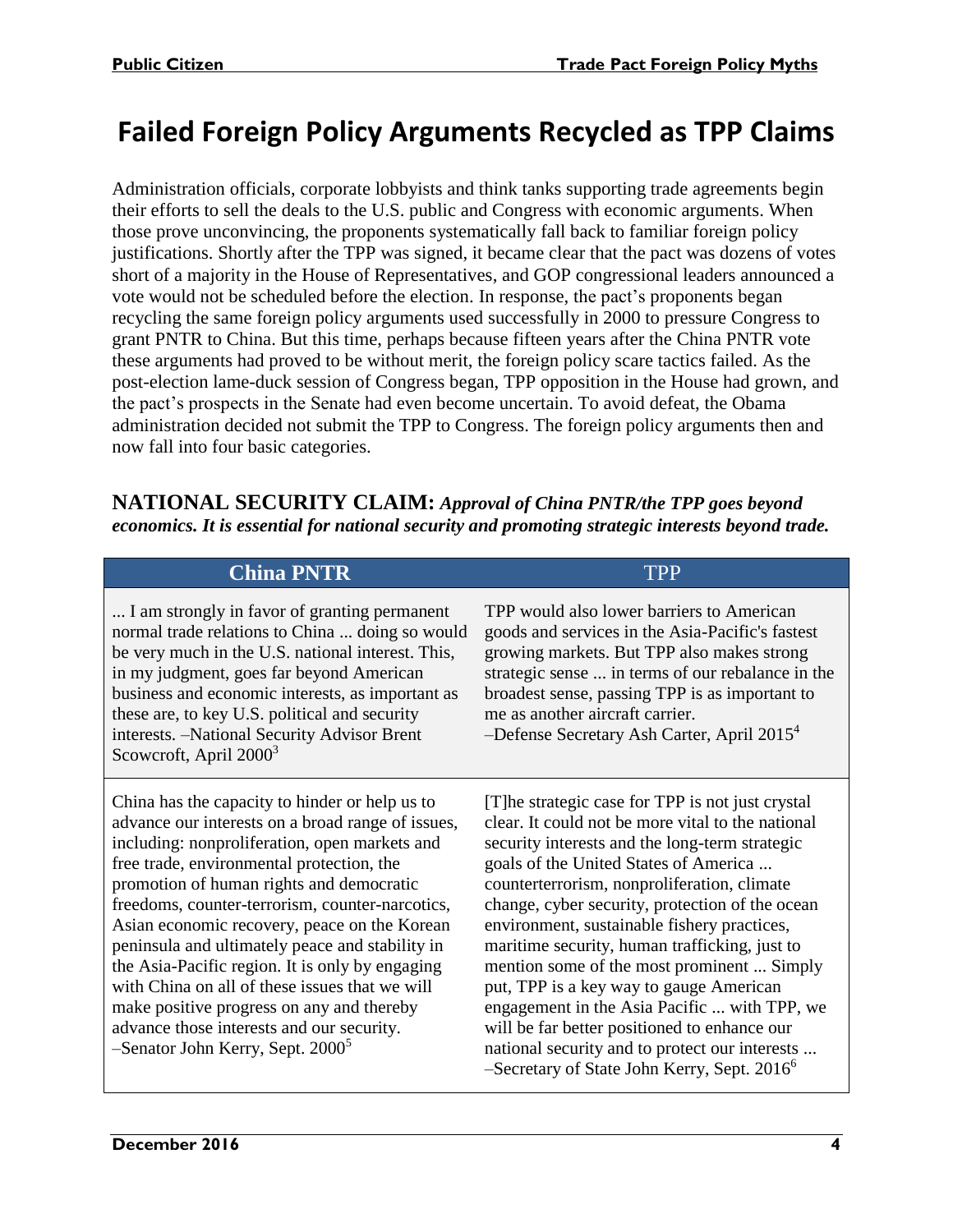| [M]y support for permanent normal trade             |
|-----------------------------------------------------|
| relations with China is based not just on an        |
| assessment of the economic benefits to the U.S.,    |
| not just on the prospects for political reform in   |
| China, but also on the impact on our national       |
| securityWe need to cooperate with China to          |
| rein in North Korea's nuclear missile ambitions,    |
| to prevent a destabilizing nuclear arms race in     |
| South Asia, and to combat the threats of            |
| international terrorism and narcotics trafficking.  |
| We cannot work effectively with China in these      |
| areas if we are treating them as an enemy in our    |
| trade relations. -Senator Joe Biden, Sept. $2000^7$ |

T.P.P. would strengthen stability and security by deepening our relationships throughout the region and raising the bar to entry to protect the things that matter. This includes enhanced cybersecurity, privacy and intellectual property protections. T.P.P.'s provisions to combat the theft of trade secrets, including by cyber theft, and protects our defense industrial base. And obviously, our partners who've signed up for T.P.P. see it as a vital demonstration of America's enduring commitment to the region. –Admiral Harry B Harris, commander of U.S. Pacific Command, Sept. 2016<sup>8</sup>

Fifteen years later, the national security arguments used to push China PNTR passage do not hold up to scrutiny. China's aggression toward its East Asian neighbors has increased: China has escalated territorial disputes with the Philippines in the South China Sea and with Japan in the East China Sea. Beijing is pressing claims to ownership of 90 percent of the South China Sea.<sup>9</sup> Through environmentally harmful dredging and filling operations, China has turned rocks and coral outcroppings into artificial islands with landing strips capable of handling military aircraft. The Permanent Court of Arbitration at The Hague ruled in July that there is no basis for China's land claims. China has refused to comply with the finding.<sup>10</sup> The disputed territory is included in all Chinese maps and since  $2012$  is embossed on passports issued to the country's citizens.<sup>11</sup>

Regardless of U.S. entreaties, China has remained focused on its own interest in avoiding a flood of North Korean refugees into China rather than in pressuring the regime to shut down the North's nuclear weapons industry. U.S. Defense Secretary Ashton Carter argued this fall that, "It's China's responsibility ... China has and shares an important responsibility for this development and has an important responsibility to reverse it. And so it's important that it (China) use its location, its history and its influence to further the denuclearization of the Korean peninsula." <sup>12</sup> But Gary Samore, President Obama's former White House coordinator for arms control and weapons of mass destruction, noted that, "What's remarkable is how consistent U.S. policy has been over last three presidents, and how consistently it has failed ... We are really limited in what we can do as long as China has fundamentally different national interests."<sup>13</sup>

Indeed, U.S. national security has been weakened by China PNTR, according to U.S. Brigadier General (ret.) John Adams. He notes that many components needed for U.S. military weapons systems and vehicles are now manufactured in foreign nations, including China, after trade deals altered production patterns. The U.S. military is "shockingly vulnerable to major disruptions in the supply chain, including from substandard manufacturing practices, natural disasters, and price gouging by foreign nations. Poor manufacturing practices in offshore factories lead to problem-plagued products, and foreign producers – acting on the basis of their own military or economic interests – can sharply raise prices or reduce or stop sales to the United States."<sup>14</sup>

After PNTR took effect in 2000, China quickly became a major supplier of U.S. arms and ammunition. Chinese exports of weaponry to the United States increased from \$15 million to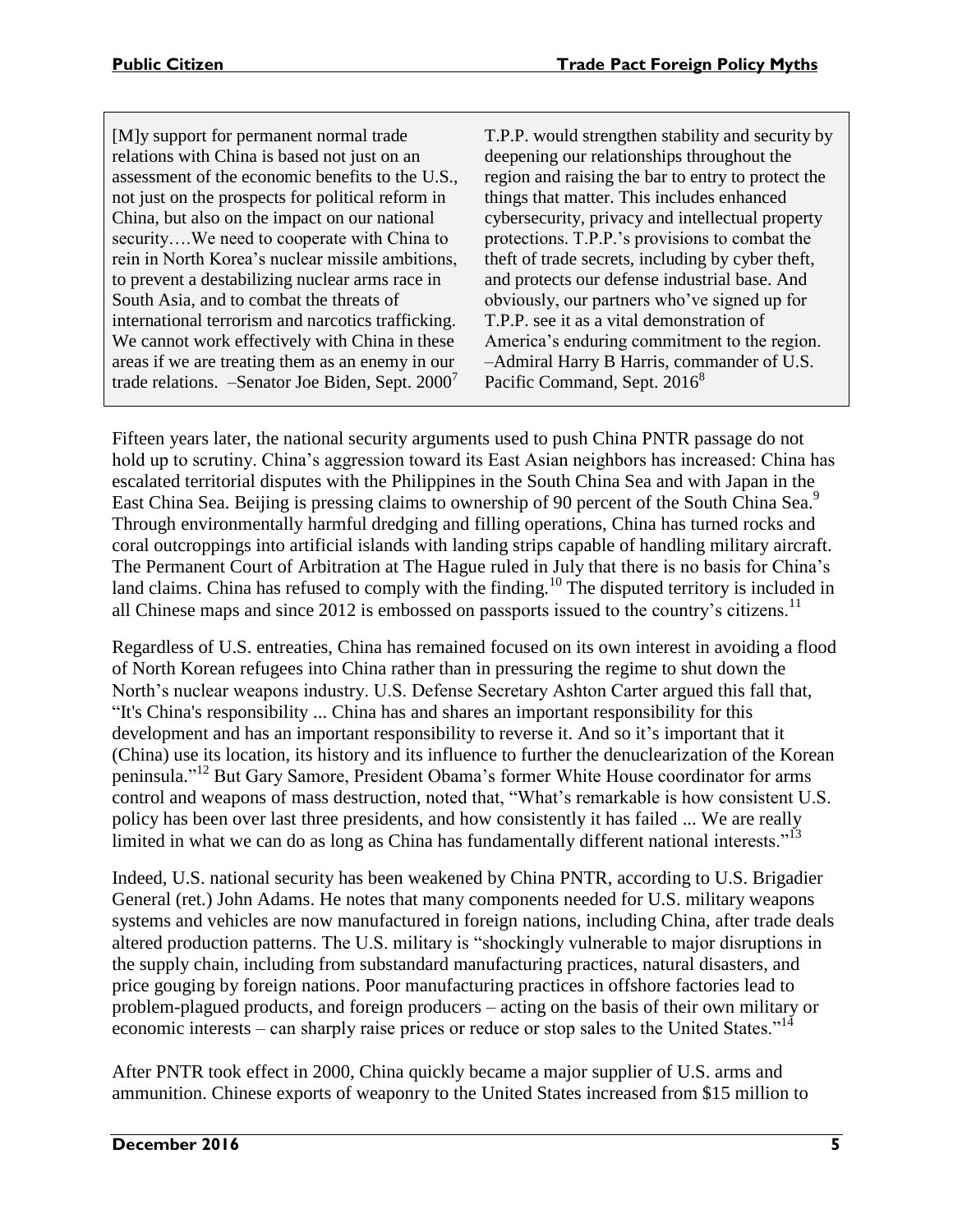\$183 million from 2000 to 2015, making China the sixth largest U.S. supplier.<sup>15</sup> Adams says, "The link between TPP and this kind of offshoring has been well-established ... Just this spring, an official U.S. government study by the International Trade Commission noted that the pact would further gut the U.S. manufacturing sector. This, following the loss of 5 million manufacturing jobs since 2000, is a perilous proposition... Today, following the implementation of several additional major trade deals, we're still waiting for China to comply with its WTO commitments<sup>"16</sup>

Moreover, the notion that a refusal to implement the TPP indicates that the United States is neglecting the Asia-Pacific region is deemed absurd by many China hands. Clyde Prestowitz, President Reagan's Asia trade negotiator, notes that the United States has never neglected or left the Asia Pacific region, nor will it. "The Seventh Fleet has been patrolling the waters of East and Southeast Asia since World War II, and America has had at least 100,000 troops based in Asia for just as long," says Prestowitz. "And, trade deals or not, America had enormous, chronic trade deficits with most countries in the region, guaranteeing economic and political engagement for decades to come. If the combination of the American military presence and their trade surpluses with the United States weren't enough to mollify Asian leaders, no free trade deal would significantly change the situation."<sup>17</sup> And the priority focus on defense matters by Japanese Prime Minister Shinzo Abe in his post-election meeting with Trump – the Seventh Fleet and U.S. troops in Asia providing defense for U.S. allies – reinforces that key countries in the TPP rely upon U.S. leadership in the region regardless of the TPP's demise.

<span id="page-6-0"></span>

| <b>AMERICA'S RULES CLAIM: By implementing China PNTR/the TPP, America will</b> |  |
|--------------------------------------------------------------------------------|--|
| write the rules. Failure to do so will allow China to write the rules.         |  |

| <b>China PNTR</b>                                                                                                                                                                                                                                       | ITPP                                                                                                                                                                                                                                                                                                                                   |
|---------------------------------------------------------------------------------------------------------------------------------------------------------------------------------------------------------------------------------------------------------|----------------------------------------------------------------------------------------------------------------------------------------------------------------------------------------------------------------------------------------------------------------------------------------------------------------------------------------|
| This agreement forces China to adhere to our<br>rules-based trading system. -U.S. Representative<br>Rodney Frelinghuysen, May 2000 <sup>18</sup>                                                                                                        | America should write the rules. America should<br>call the shots. Other countries should play by the<br>rules that America and our partners set, and not<br>the other way around. That's what the TPP gives<br>us the power to do. - President Barack Obama,<br>May $2016^{19}$                                                        |
| at the end of the day the way in which to move<br>China toward Western norms and Western values<br>is not to repudiate China, it is to bring it into a<br>rules-based system. -U.S. Trade Representative<br>(USTR) Charlene Barshefsky, May $2000^{20}$ | U.S. leadership in writing the rules of the road<br>for trade in the Asia-Pacific region is critical.<br>After all, this isn't everyone's approach to trade.<br>Other countries, such as China, are already<br>moving forward with deals that don't reflect our<br>interests and our values. -USTR Michael<br>Froman, Nov. $2015^{21}$ |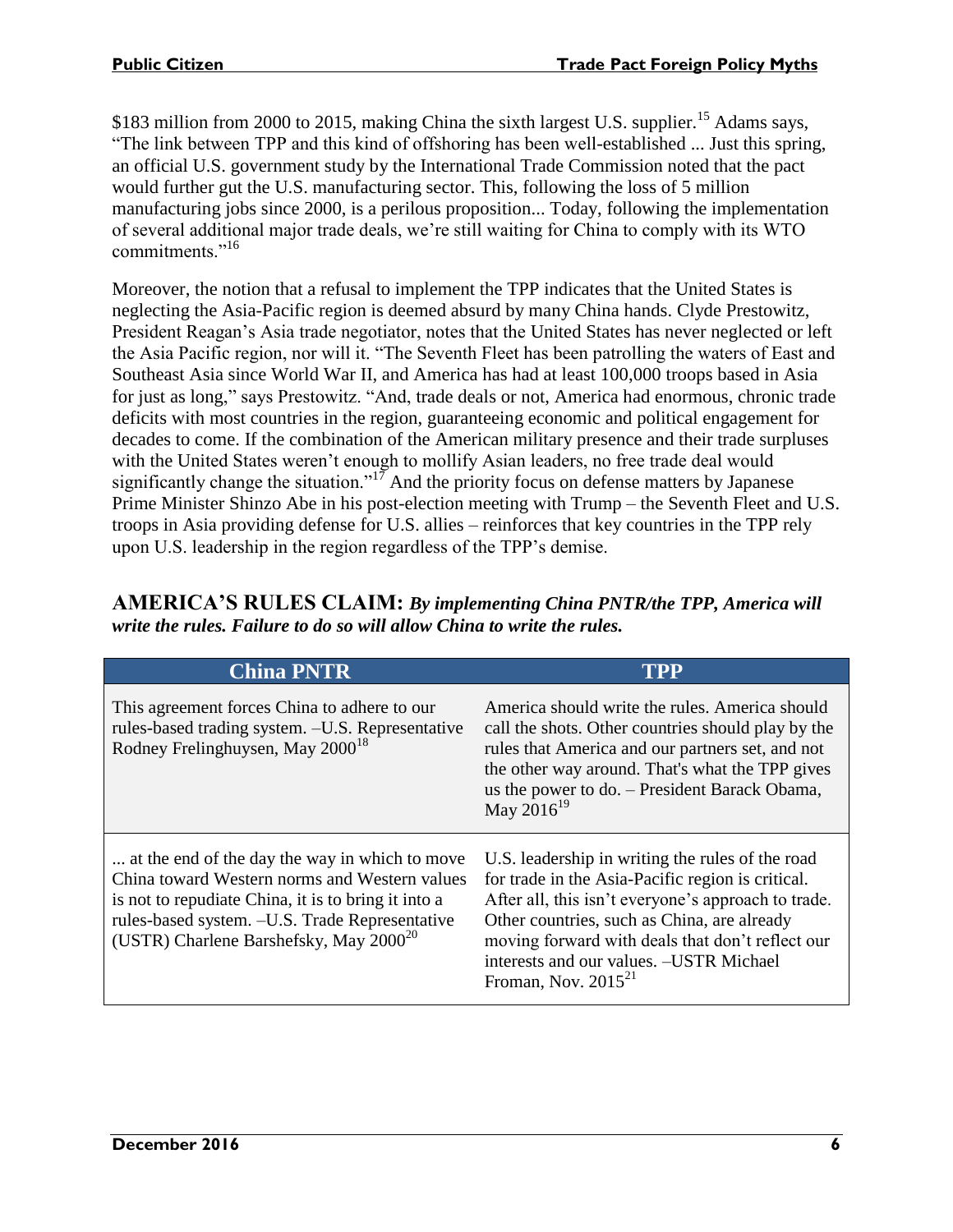Over the last half-century, the United States has been the driving force behind successive rounds of multilateral trade negotiations... The United States must continue to lead the open trading system... –Committee for Economic Development, July  $2000^{22}$ 

If we don't establish strong rules, norms for how trade and commerce are conducted in the Asia Pacific region, then China will. –President Barack Obama, Aug.  $2016^{23}$ 

The TPP's demise has been greeted with a chorus of woe about the lost opportunity for the United States to write the rules for trade in the Pacific Rim and how now China will call the shots to the detriment of the United States. "TPP is obviously a challenge at this stage. Trade is not going to stop, it will continue. We'll be part of it but we won't be as able to shape the framework to serve our values and our interests. That leaves a vacuum for countries like China and others to fill that is not in our interest," said Obama's National Security Advisor Susan Rice in November.<sup>24</sup> Abandoning the TPP would be "a catastrophic mistake," Charlene Barshefsky, President Bill Clinton's top trade negotiator, told a group of business leaders in early December. "China will fill the vacuum."<sup>25</sup> "There are signs that China will take full advantage of the American shift to press its own trade vision," argued the *New York Times* editorial board.<sup>26</sup>

Similarly, a central argument in support of China PNTR in 2000 was that Congress' approval would ensure that China would adopt the WTO rules that the United States had a prominent role in writing rather than forging its own policies. On the other hand, rejection of PNTR would, as President Clinton claimed, be "a gift to the hard-liners in China's government," who would be empowered to enact policies that would undermine U.S. interests.<sup> $27$ </sup> This argument helped to pass China PNTR. But did China actually conform to "our" rules? If enacted, would the TPP have altered the commercial rules in Asia, especially given that China is the largest trading partner of most of the TPP nations? The post-PNTR reality is that China gamed the WTO rules to benefit its own pre-set interests.

TPP critics similarly predicted that China would have exploited the lax rules of origin in the TPP to circumvent anti-dumping penalty tariffs by shipping components to low-wage Vietnam and Malaysia for final assembly – thus gaining duty-free access to the U.S. market. The TPP also would have allowed access for the many Chinese state-owned enterprises on equal terms to U.S. firms for all U.S. procurement contracts without any reciprocal obligations on China.

Said Robert Cassidy, the principal negotiator on the U.S. side for China's WTO entry: "I have reflected on whether the agreements we negotiated really lived up to our expectations; a sober reflection has led me to conclude that those trade agreements did not."<sup>28</sup> In fact, 15 years after China's entry into the WTO, the U.S. government still considers China a non-market economy, as do the European Union and Japan.<sup>29</sup> Many of the same experts who theorized that PNTR would allow us to set the rules are now saying otherwise: Economist Derek Scissors of the American Enterprise Institute, for example, testified to the House Committee on Foreign Affairs in July 2015 that over the last decade, the Chinese government has made no real progress towards increasing the role of the market in the Chinese economy. Scissors singled out the state's domination of the Chinese financial system – its ability to "without legal or political delay, order the strongest institutions to save the weakest" – as an especially egregious characteristic.<sup>30</sup>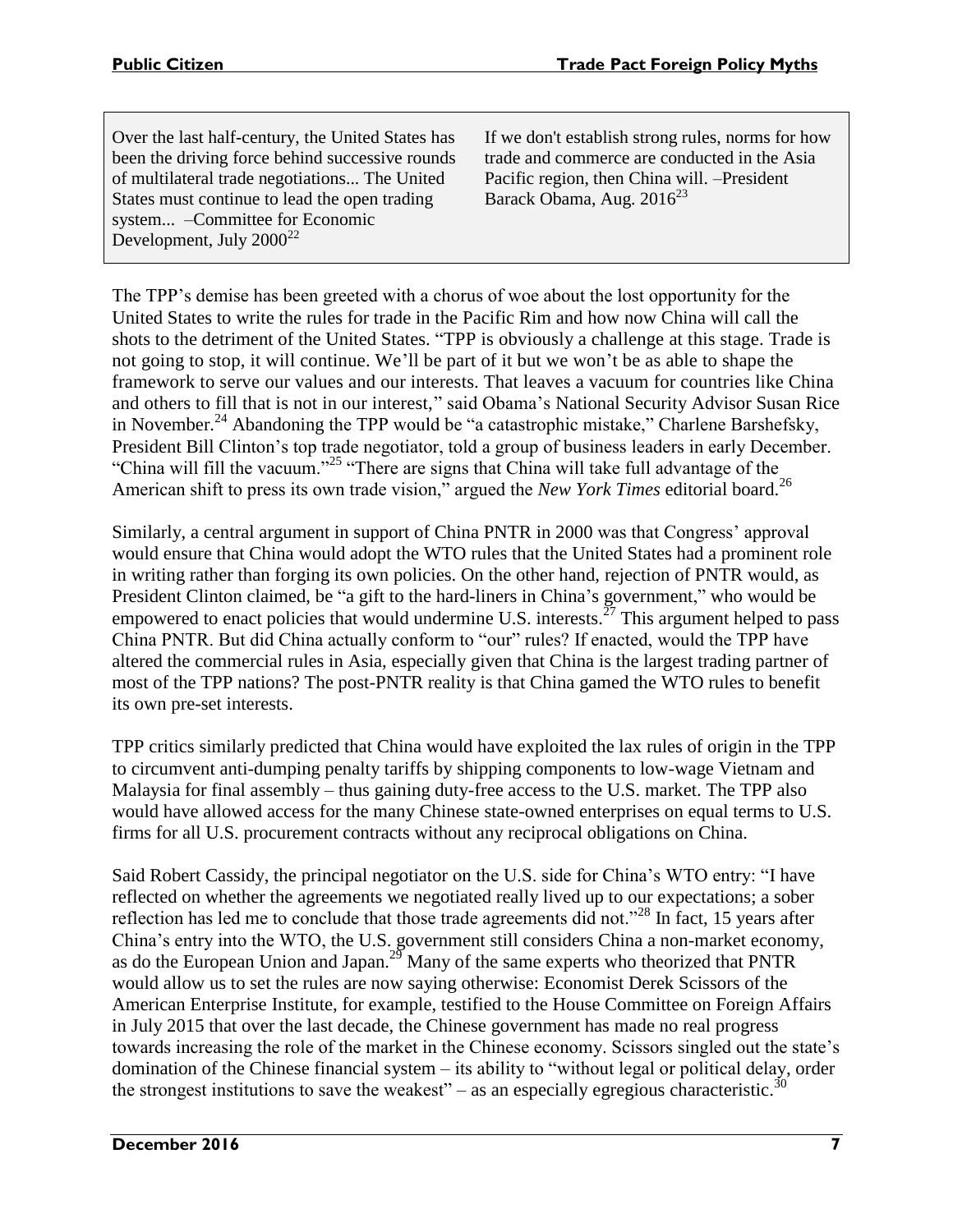"[T]he only possible conclusion is that China is not a market economy," said Alan Price, chair of Wiley Rein LLP's International Trade Practice. He testified in the winter of 2016 to the U.S.- China Economic and Security Review Commission.<sup>31</sup> A recent report by the Congressional-Executive Commission on China recommended that the U.S. government "should continue to designate China as a non-market economy until the Chinese government makes concrete improvements to policies detailed in this report that violate China's existing international trade obligations."<sup>32</sup>

Those now complaining about China's failure to conform to "our" rules include the very organizations that once so strongly favored China PNTR. Jeremie Waterman, Executive Director for Greater China and Senior Policy Advisor for Asia at the U.S. Chamber of Commerce said in September 2016: "China has the most restrictive investment environment of all G20 economies, according to the OECD [Organization for Economic Cooperation and Development] ... U.S. and other foreign companies have become more concerned about their future in China, perceiving greater challenges to their operations, the business climate, and the fundamental questions about the direction of China's economic reforms." 33

This view is not a recent development. The National Association of Manufacturers, like the Chamber an ardent PNTR supporter, in a 2010 submission to USTR's Special 301 Committee noted widespread counterfeiting and patent violations: "... member companies report that the problems of IPR [intellectual property rights] theft and enforcement remain rife in China. In spite of continued attention to this issue, most companies report that there has been little change in conditions over the past several years. Authorities at the provincial and municipal levels still are reluctant to take aggressive action to enforce IPR when it involves foreign companies."<sup>34</sup>

Specific commercial sectors that had argued China PNTR would get China to play by our rules have expressed similar criticism. "We, like the USTR, are concerned that China exceeded its [allowable subsidies] for corn, wheat and rice from 2012 to 2015," said Zippy Duvall, President of the American Farm Bureau Federation. "The World Trade Organization's Agreement on Agriculture applies to all members. Each country must follow agreed upon levels of domestic support. Violation of domestic support levels can lead to overproduction and price-depressing surpluses that affect farmers worldwide."<sup>35</sup>

Nor has China lived up to its obligations to respect the intellectual property of its trading partners. "Almost 15 years after China joined the World Trade Organization (WTO) in 2001, the vision of China embracing a rules-governed, market-based global trade system has yet to materialize," according to Stephen J. Ezell and Robert D. Atkins, of the Information Technology and Innovation Foundation. "If anything, the country's aggressive innovation mercantilism has grown stronger in recent years, as China seeks absolute advantage across a wide range of advanced technology industries."<sup>36</sup>

Addressing China's continuing protection for its services sector, USTR's 2016 National Trade Estimate Report noted, "Chinese regulators continued to use discriminatory regulatory processes, informal bans on entry and expansion, overly burdensome licensing and operating requirements, and other means to frustrate efforts of U.S. suppliers of banking, insurance, telecommunications,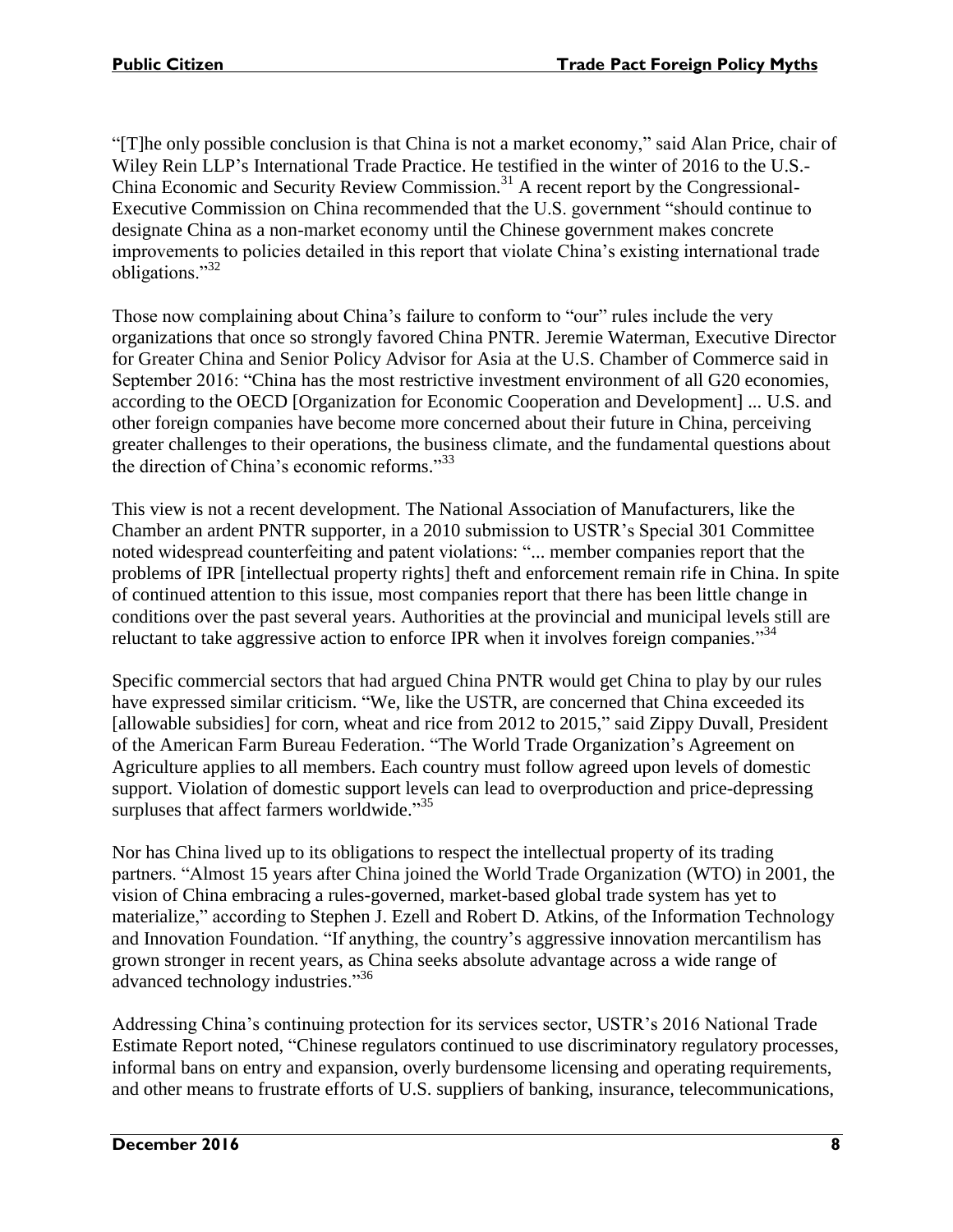Internet-related, audiovisual, express delivery, legal and other services to achieve their full market potential in China."<sup>37</sup>

America's manufacturing sector has also not seen the promised transformation: "China maintains state control over many critical aspects of its economy, including key strategic industries like steel. It is clear that China has not met criteria to be designated a market economy," said Thomas J. Gibson, President and CEO of the American Iron and Steel Institute and co-chairman of the Manufacturers for Trade Enforcement last July.<sup>38</sup>

Like China PNTR, the TPP was increasingly sold as a choice between "our rules" and "their rules" with the TPP standing in as America's rules versus "letting" China set rules that the United States may one day have to obey. President Obama stated this choice explicitly saying, "The TPP means that America will write the rules of the road in the 21<sup>st</sup> Century."<sup>39</sup>

But the TPP's rules are not "America's rules." The TPP represents the demands and the guidance of 500 official U.S. trade advisors primarily representing corporate interests involved in years of closed-door negotiations while the public, the press and Congress were locked out.<sup>40</sup> Many TPP rules would have undermined U.S. national interests by increasing income inequality here, raising medicine and energy prices, jeopardizing financial stability, and further gutting the U.S. manufacturing base that is essential for our national security and domestic infrastructure.

Two Nobel Prize-winning economists – and supporters of China PNTR, best make the point:

*I am in general a free trader, but I'll be undismayed and even a bit relieved if the TPP just fades away ... What the TPP would do ... is increase the ability of certain corporations to assert control over intellectual property. Again, think drug patents and*  movie rights. Is this a good thing from a global point of view? Doubtful. The kind of *property rights we're talking about here can alternatively be described as legal monopolies ... Now, the corporations benefiting from enhanced control over intellectual property would often be American. But this doesn't mean that the TPP is in our national interest. What's good for Big Pharma is by no means always good for America.* -Paul Krugman, February 27, 2014<sup>41</sup>

*When agreements like the TPP govern international trade – when every country has agreed to similarly minimal regulations – multinational corporations can return to the practices that were common before the Clean Air and Clean Water Acts became law (in 1970 and 1972, respectively) and before the latest financial crisis hit. Corporations everywhere may well agree that getting rid of regulations would be good for corporate profits. Trade negotiators might be persuaded that these trade agreements would be good for trade and corporate profits. But there would be some big losers – namely, the rest of us.*  $-Joseph Stiglitz$ , March 15, 2014<sup>42</sup>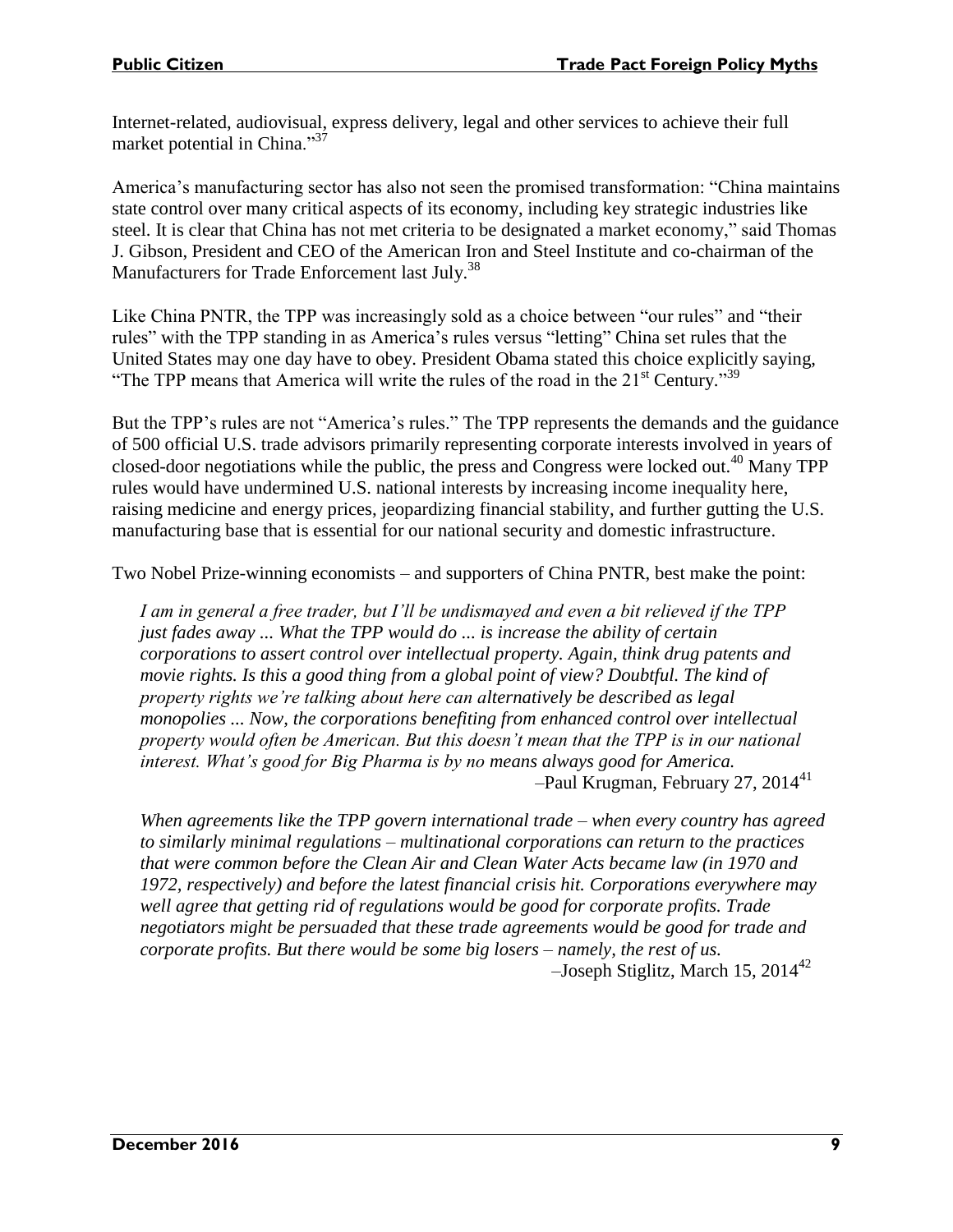<span id="page-10-0"></span>**AMERICAN VALUES CLAIM:** *By implementing China PNTR/TPP, American values such as democracy would be exported to other nations and their human and labor rights and environmental protections will be improved.*

| <b>China PNTR</b>                                                                                                                                                                                                                                                                                                                                                                                                                                  | <b>TPP</b>                                                                                                                                                                                                                                                                                                                                                                                         |
|----------------------------------------------------------------------------------------------------------------------------------------------------------------------------------------------------------------------------------------------------------------------------------------------------------------------------------------------------------------------------------------------------------------------------------------------------|----------------------------------------------------------------------------------------------------------------------------------------------------------------------------------------------------------------------------------------------------------------------------------------------------------------------------------------------------------------------------------------------------|
| I believe the choice between economic rights and<br>human rights, between economic security and<br>national security, is a false one I believe<br>[China PNTR] will move China faster and<br>further in the right direction, and certainly will<br>do that more than rejection would. -President<br>Bill Clinton, March 2000 <sup>43</sup>                                                                                                         | [W]e can't let countries like China write the rules<br>of the global economy. We should write those<br>rules, opening new markets to American<br>products while setting high standards for<br>protecting workers and preserving our<br>environment. - President Barack Obama, Oct.<br>$2015^{44}$                                                                                                  |
| Bringing China into the WTO and normalizing<br>trade will strengthen those who fight for the<br>environment, for labor standards, for human<br>rights, for the rule of law. - President Bill<br>Clinton, March $2000^{45}$                                                                                                                                                                                                                         | In short, these elevated standards can give to<br>people across the Pacific Rim a window into a<br>future of reform and human rights, a smoother<br>and more equitable path to prosperity, an ample<br>reason to build up businesses and communities,<br>and never turn to tearing down their societies and<br>resorting to conflict. - Secretary of State John<br>Kerry, Sept. 2016 <sup>46</sup> |
| By learning to "play by the rules," both<br>internationally and domestically, China will<br>strengthen the rule of law, which will enable it to<br>become a more reliable partner and a fairer<br>society. It can even lay the groundwork for<br>protection of core values in China, such as<br>human rights, religious freedom, workers' rights<br>and environmental protection. - Treasury<br>Secretary Lawrence Summers, May 2000 <sup>47</sup> | when we deepen our trade ties to countries<br>along the Pacific Rim, we become better able to<br>promote essential reforms - reforms that<br>strengthen the rule of law, encourage partners to<br>secure property rights, enforce contracts, fight<br>corruption, and respect the basic dignity of their<br>workers and citizens. - Secretary of State John<br>Kerry, April 2016 <sup>48</sup>     |
| Passage of PNTR and China's WTO accession<br>will further open China to American values.<br>-White House press release, May 2000 <sup>49</sup>                                                                                                                                                                                                                                                                                                     | If, however, we fail to move forward with TPP,<br>Asian economies will almost certainly develop<br>along a China-centric model Trade is how you<br>export American values in the developing world.<br>-Senate Majority Leader Orrin Hatch, June<br>$2015^{50}$                                                                                                                                     |

Trying to paint the TPP as a way for America to write the rules in Asia *so that China does not* was absurd. The TPP was never about establishing "American" rules in Asia, a fact reinforced by opposition to the deal by the environmental, human rights and labor organizations that promote protections for working people and the planet. Critics of China PNTR raised the same points about the WTO's lack of enforceable rules requiring human rights and other improvements when similar claims were made with respect to China's entry into the WTO.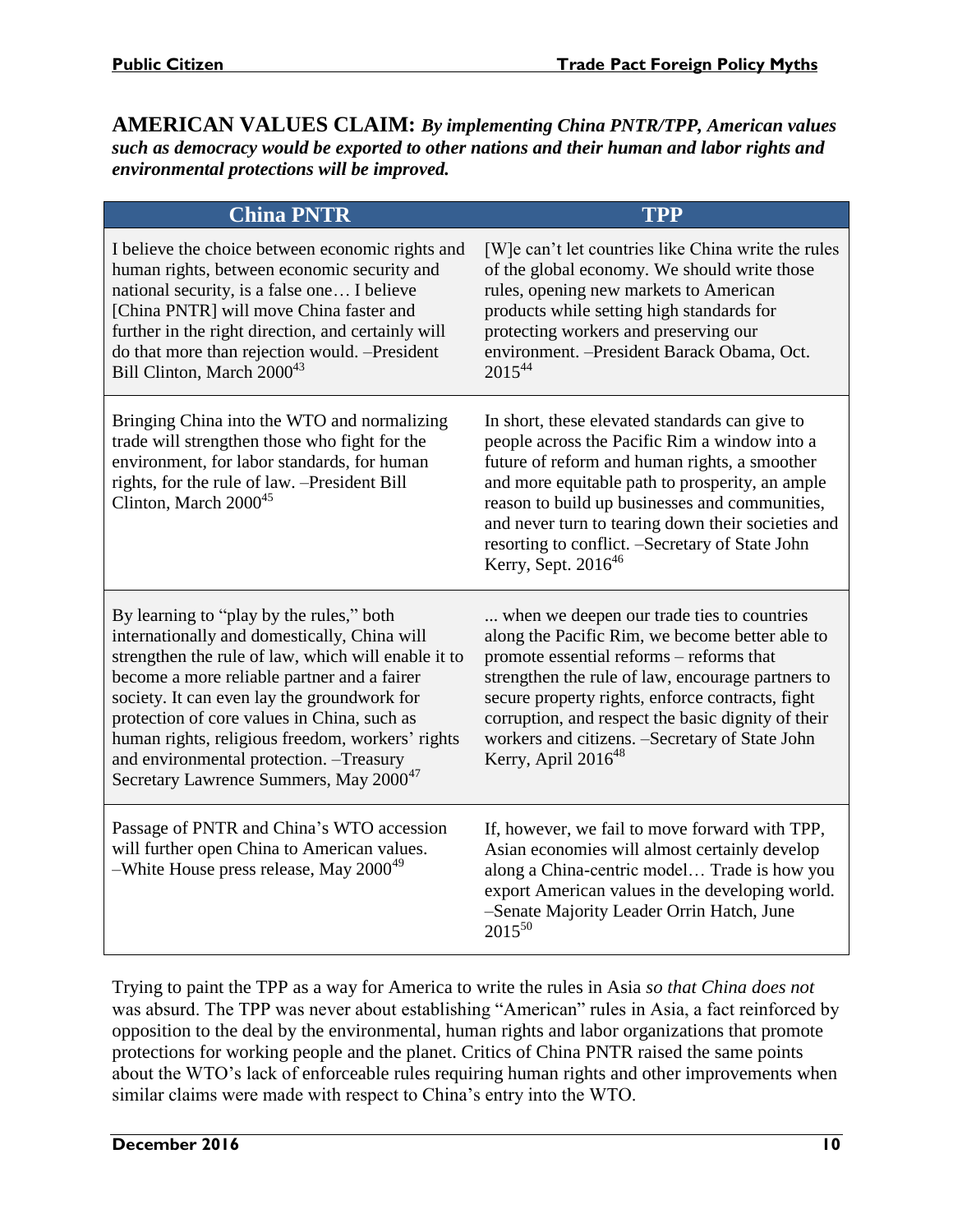Since Congress approved China PNTR, human rights violations in China have not declined nor have political freedoms increased. Freedom House still judges China as "Not Free." The Polity IV Project, a widely-used measure of democratic values and achievement, labels China as an autocracy, the same rating given to China in 2000. Human Rights Watch's 2016 World Report found China passed and proposed many new government laws that "conflate peaceful criticism of the state with threats to national security."<sup>51</sup>

The Cingranelli-Richards Human Rights Dataset provides scores for 15 internationally recognized human rights for 202 countries from 1981 to 2011. China has not improved its score among any of the human rights indicators from 2000 to 2011. For example, the Physical Integrity Rights Index ranks countries based on torture, extrajudicial killing, political imprisonment and disappearance indicators. A zero indicates "no government respect for these four rights" and an eight indicates "full government respect for these four rights." China was given a three in 2000, but a zero in  $2011^{52}$ 

The Empowerment Rights Index derives from the foreign movement, domestic movement, freedom of speech, freedom of assembly and association, workers' rights, electoral selfdetermination, and freedom of religion indicators. A zero indicates "no government respect for these seven rights" and a 14 indicates "full government respect for these seven rights." China was already at a one in 2000, and this has since been lowered to a zero. These diverse human rights indicators show that the situation in China has not improved since China PNTR took effect. 53

In his book, *The China Fantasy*, former *Los Angeles Times* Beijing bureau chief James Mann laments the self-delusion of America's political leaders – who insist that the Chinese government will embrace democracy to please its trading partners:

Since 1989, virtually every change in U.S. policy toward China has been justified to the American public on the basis that it would help to open up China's political system ... When (the Bush and Clinton) Administrations extended [PNTR] benefits to China, they asserted that the trade would help to open up China. When the Congress voted to support China's entry into the WTO, once again congressional leaders justified their votes as a way of helping to bring political liberalization to China ... Without the claim that trade would open up the Chinese political system, trade legislation would not have been enacted. One can look in vain for American presidents or congressional leaders who said, "It seems as if China's going to remain a deeply repressive country, but let's pass this trade bill anyway."<sup>54</sup>

With respect to the TPP, the words "human rights" do not appear on any of the more than 5,000 pages of the final text. Further, if it had been enacted, the TPP would have eliminated the important policy tools, such as the economic sanctions and selective procurement policies which were used successfully to pressure the apartheid-era government in South Africa to stop human rights abuses.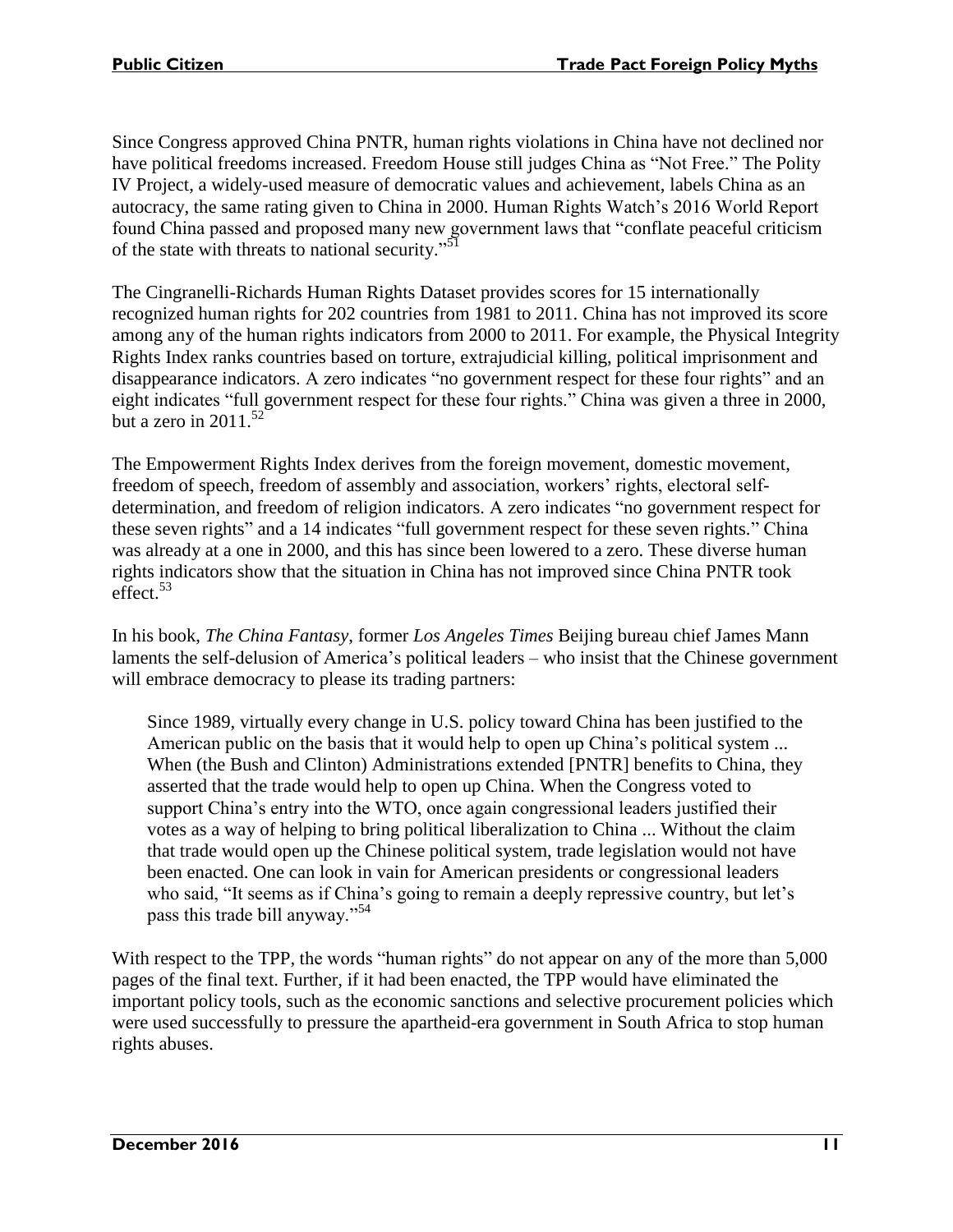Among the TPP's signatories are the three notorious human rights abusers: Malaysia, Vietnam, and Brunei. Their inclusion drew Democratic and Republican members of Congress,<sup>55</sup> leading human rights, labor, LGBT, women's and religious organizations<sup>56</sup> into the fight against the TPP. The TPP would have granted Malaysia, one of the world's worst human trafficking offenders, privileged access to the U.S. market. The Obama administration not only allowed Malaysia to stay in the TPP, but removed Malaysia from the State Department's list of worst trafficking violators – even after mass graves for human trafficking victims were discovered.<sup>57</sup>

The TPP also includes Vietnam, despite the government's jailing of political dissidents, systematic anti-union repression and the widespread use of child labor. A group of NGOs including Human Rights Watch and Freedom House co-authored a letter to President Obama in April 2016 condemning Vietnam's inclusion: "Unfortunately, even in light of the agreements it has made as part of the TPP, Vietnam's crackdown on independent voices shows no signs of ceasing. We are particularly disturbed that in the final week of March, Vietnam sentenced seven bloggers and human rights activists to prison terms ranging from seven months to five years."<sup>58</sup> In October, Vietnamese officials arrested blogger Nguyen Ngoc Nhu Quynh on charges of "spreading propaganda against the state," which carries a sentence of up to 12 years in prison. Her "crime"? She wrote a blog post criticizing the Vietnamese government's handling of a foreign investor's toxic chemical spill.<sup>59</sup>

The deal would also forge closer ties between the United States and Brunei, which has enacted a Sharia-based penal code that criminalizes LGBT people and allows punishment for gay people and single mothers by stoning to death.<sup>60</sup> This has provoked LBGT activists to join in the fight against the TPP, as well as evoking consternation from many members of Congress.<sup>61</sup>

<span id="page-12-0"></span>**AMERICAN LEADERSHIP CLAIM:** *Implementation of China PNTR/TPP is a test of U.S. leadership in the world. Failure to act would cede the U.S. leadership role in the Pacific region to China.*

| <b>China PNTR</b>                                                                                                                                                                                                                                                                                                                 | TPP                                                                                                                                                                                                                      |
|-----------------------------------------------------------------------------------------------------------------------------------------------------------------------------------------------------------------------------------------------------------------------------------------------------------------------------------|--------------------------------------------------------------------------------------------------------------------------------------------------------------------------------------------------------------------------|
| All of our Asian friends and allies would view<br>rejection of PNTR as an unnecessary rejection of<br>stable and constructive relations with their<br>largest neighbor; and a turn away from the open,<br>confident vision we have held for the Pacific<br>over the years. -USTR Charlene Barshefsky,<br>April 2000 <sup>62</sup> | TPP is seen as a litmus test for U.S. leadership<br>It's also seen as a demonstration of America's<br>commitment to be a Pacific power.<br>-White House Deputy National Security Advisor<br>Ben Rhodes, Aug. $2016^{63}$ |
| Voting against PNTR  Our friends and allies<br>would wonder why, after 30 years of pushing<br>China in the right direction, we turned our backs,<br>now that they finally appear to be willing to take<br>us up on it. - President Bill Clinton, March<br>$2000^{64}$                                                             | If the U.S. abandons TPP, our Asian allies and<br>partners will perceive America as yielding to<br>China, and they will accommodate accordingly.<br>-Robert Zoellick, former USTR, May 2016 <sup>65</sup>                |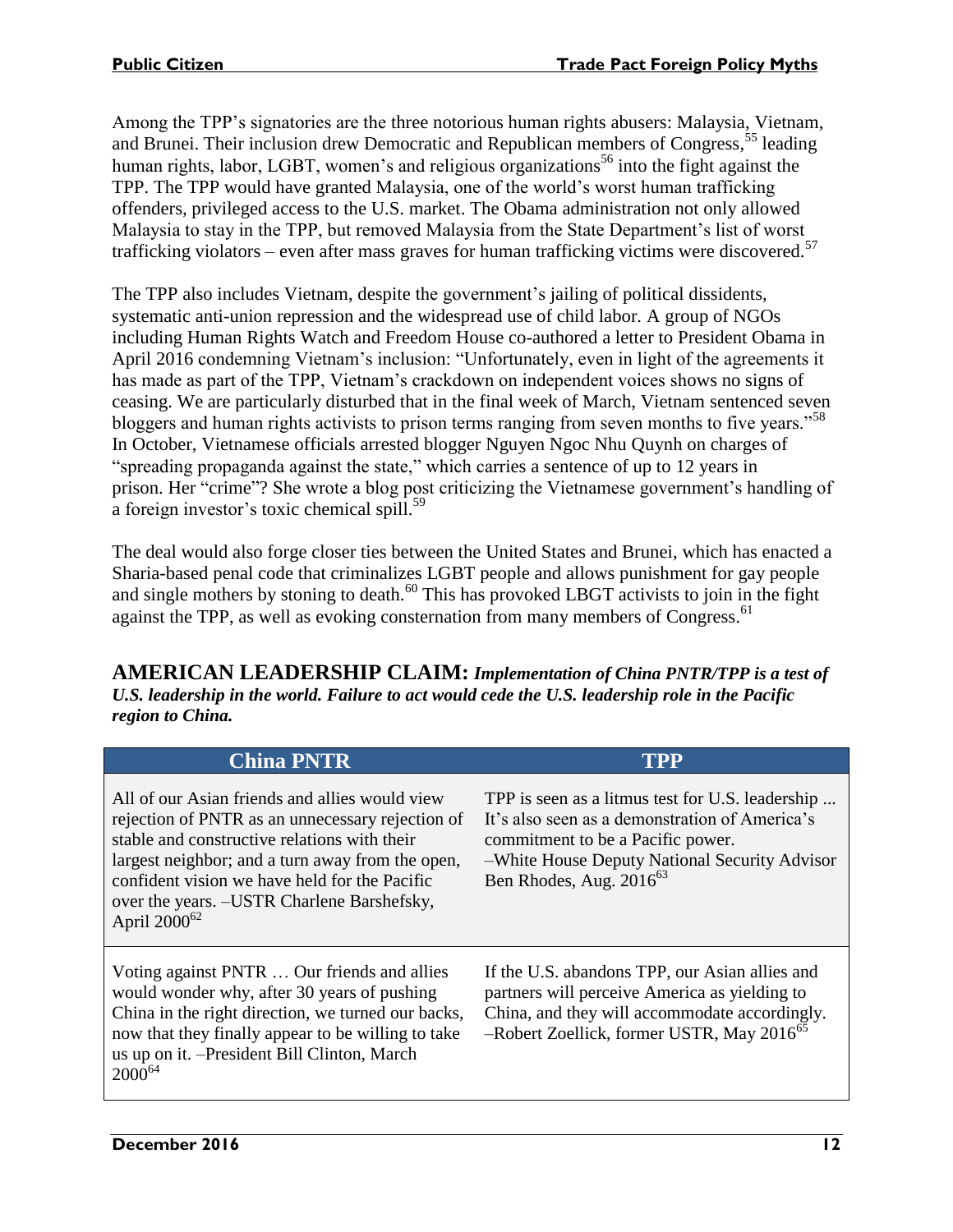| The bottom line is that turning down PNTR<br>hurts our reputation worldwide. We should not<br>be reverting to isolationism at a time when it is<br>more important than ever to show leadership to<br>the world. -CEO of Honeywell International<br>Michael R. Bonsignore, Feb. 2000 <sup>66</sup>                                                                                                      | Our leadership demands our constant<br>commitment to initiatives that advance our<br>interests and promote our values, including high-<br>standard, innovative proposals like the Trans-<br>Pacific Partnership, or TPP – an agreement that<br>is about boosting our economy at home and<br>deepening our commercial ties in key markets, as<br>well as strengthening our national security and<br>strategic leadership in Asia and across the globe.<br>-Secretary of State John Kerry, Sept. 2016 <sup>67</sup> |
|--------------------------------------------------------------------------------------------------------------------------------------------------------------------------------------------------------------------------------------------------------------------------------------------------------------------------------------------------------------------------------------------------------|-------------------------------------------------------------------------------------------------------------------------------------------------------------------------------------------------------------------------------------------------------------------------------------------------------------------------------------------------------------------------------------------------------------------------------------------------------------------------------------------------------------------|
| As you leave West Point, the attitude of China<br>towards our country and our role in the Pacific<br>will be of central importance to our country and<br>to you personally  [if PNTR fails] we make a<br>very dark statement about the future possibility<br>of a stable, mutually beneficial relationship with<br>the world's largest country. -USTR Charlene<br>Barshefsky, April 2000 <sup>68</sup> | I think not moving forward would undermine our<br>position across the region and our ability to<br>shape the rules of global trade in a way that<br>reflects our values and our interests.<br>$-$ President Barack Obama, Nov. 2016 <sup>69</sup>                                                                                                                                                                                                                                                                 |

Beyond the damage already done by the Obama administration proclaiming endlessly that failure to implement the TPP would undermine U.S. leadership in the region, how precisely might the TPP have enhanced the U.S. role and the TPP's demise undermined it? The examples of China PNTR failing to boost U.S. leadership in Asia are many. When the Obama administration opposed China's proposal to create an Asia Infrastructure Investment Bank to compete with established international development banks, its closest Pacific Rim allies refused to support the United States position. The bank was created in 2015 with Korea, Australia, Britain and Germany joining in over U.S. protests.<sup>70</sup> "We're contemplating a major institution in which the United States has no role, that the United States made substantial efforts to stop – and failed," said former Treasury Secretary Larry Summers.<sup>71</sup> Eswar Prasad, former head of the China desk at the International Monetary Fund (IMF), describes the new bank as "an instrument for China to lend legitimacy to its international forays and to extend its sphere of economic and political influence even while changing the rules of the game."<sup>72</sup> Similarly, U.S. allies in Asia broke with U.S. efforts<sup>73</sup> to stop the IMF from including the China's currency, the yuan, in the IMF's official reserve currency basket in alongside the U.S. dollar, the euro, the Japanese yen and British pound.<sup>74</sup>

While U.S. concerns about the implications of China's rising economic power and influence are legitimate, the notion that the establishment of any specific U.S. trade agreement would control this process is contradicted by the record. "The ever-closer linking of the U.S. economy to those of the TPP countries over the last 35 years has not prevented the rise of Chinese power, nor has it deterred U.S. trade partners and allies from developing ever closer ties with China," Prestowitz, who had served a senior Asia policy staffer in the Reagan administration, noted recently.<sup>75</sup> Nor do U.S. allies accept that excluding China from the TPP is a way of diminishing Beijing's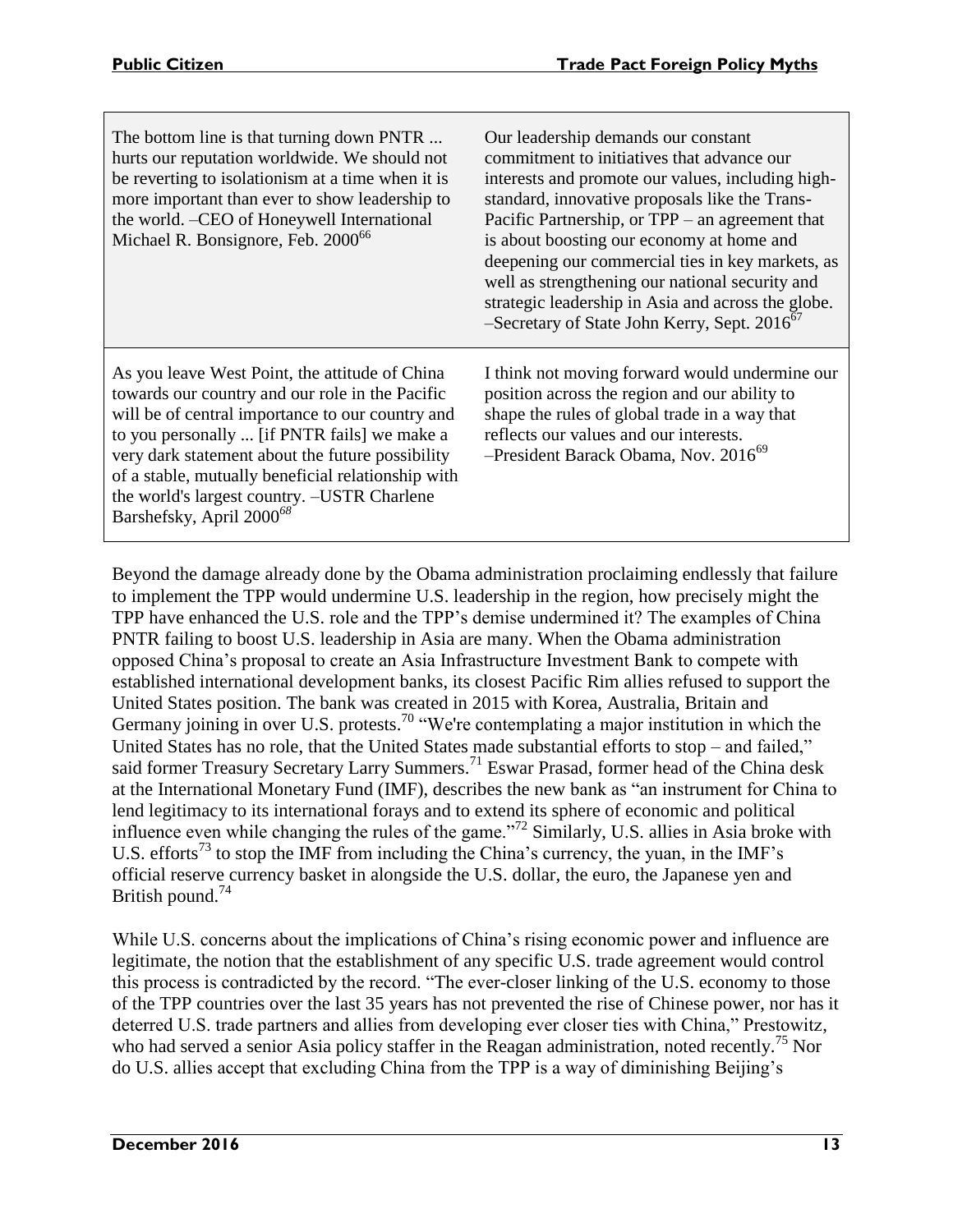influence. During TPP negotiations, New Zealand Trade Minister Tim Groser said that, "The moment we smelt or sensed that this was an anti-China thing, we'd leave the TPP."<sup>76</sup>

Indeed, rather than PNTR's passage enhancing American leadership in Asia, Beijing is forcing U.S. companies operating in China to adhere to Chinese rules and practices. "Cyber-governance with Chinese characteristics ... is the choice of history, and the choice of the people, and we walk the path ever more firmly and full of confidence," said Lu Wei, China's Internet czar.<sup>77</sup> U.S. companies operating in China are conforming to these rules, even as limits on free speech increase. In 2015, the Chinese government sent a letter to several American technology companies operating in China asking them to promise that they would not threaten Chinese national security. Some companies believe this means that the Chinese government will eventually require U.S. companies to add "back doors" to allow the government easy access to private information stored on phones, computers and servers.<sup>78</sup>

## <span id="page-14-0"></span>**Foreign Policy Claims Made for Other Trade Pacts**

The same foreign policy arguments used to push China PNTR in 2000 and now employed in the context of the TPP were also used to pass other trade pacts. In many cases, the dire predictions of diminished U.S. power, loss of allies or foreign instability all came true in addition to worsening trade deficits, *despite passage of the free trade agreement (FTA) that was supposed to forestall such dangers.* In some cases, these same dangers materialized in part *because* of the FTA. Below is a sampling of national security and foreign policy arguments used by pro-FTA members of Congress to urge passage of the North American Free Trade Agreement (NAFTA) and the Central America and Dominican Republic Free Trade Agreement (CAFTA).

#### <span id="page-14-1"></span>**NAFTA**

The United States passed NAFTA in 1994 amid a series of fear-driven geostrategic and foreign policy arguments. At the time, Japan rather than China was being labeled as the principal threat to American security in East Asia.

... the passage of NAFTA has become a critical and yes, symbolic test of U.S. leadership in the post-cold-war era. If Congress fails to ratify NAFTA, our country will be dramatically weakened – politically and economically. The defeat of NAFTA will enhance the power of Asia and the European Community to move into our historic and natural territory, and our ability to be an economic and political powerhouse may be a thing of the past ... To vote the agreement down threatens America's position in the global economy, and could be one more step in making the United States a second-rate power. –Rep. Dan Glickman, Nov. 16 1993<sup>79</sup>

In today's increasingly competitive global economy, Japan and Europe are quickly rounding up allies in formidable regional trading blocs. NAFTA will put together our own strong team, which we will need to compete and win in the face of tomorrow's economic challenges. If we fail to get Mexico on board, and later the rest of Latin America, they could well be picked off by our rivals. –Rep. Bill Richardson, Nov. 1993<sup>80</sup>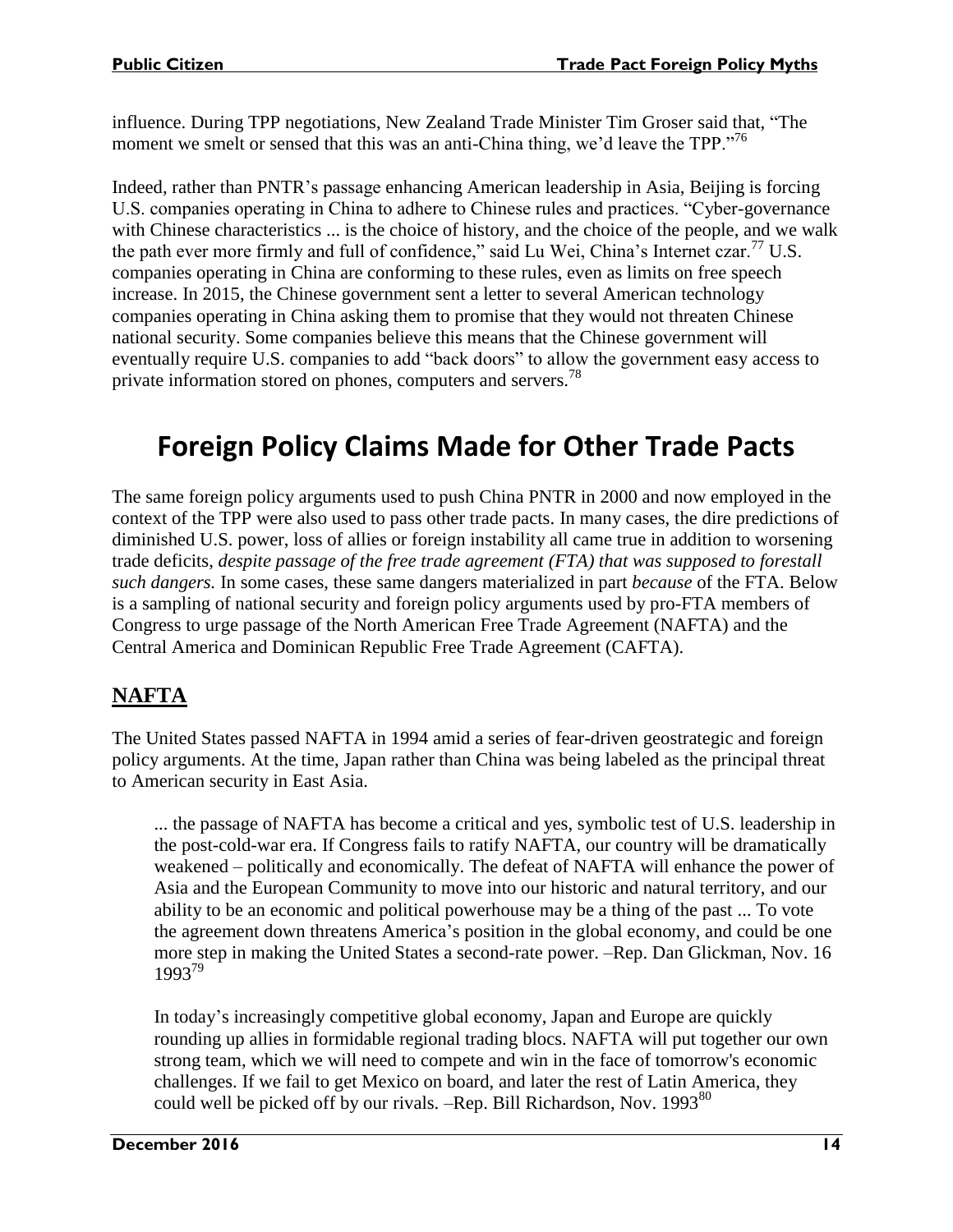However if NAFTA is turned down, Mexico is not likely to simply smile and docilely accept our position. If we muff this opportunity, Mexico is likely to enter into a free trade agreement with Japan or some other major economic entity. That would not be good for the United States and not as good for Mexico as a trade agreement with us, but we should be aware that you can wound the pride of a nation only so many times before it looks for other friends. –Sen. Paul Simon, Oct. 1993<sup>81</sup>

Vice President Joe Biden's argument for the TPP in 2014 mirrors Rep. Glickman's argument for NAFTA more than 20 years earlier, down to the particular words used: Now the pact is a "symbol of American staying power;" then it was a "symbolic test of U.S. leadership."

The U.S. has been the world's pre-eminent economic power for many years ... But the rise of new economic powers means we will face fierce competition from more places than ever before. America's economic relations with the rest of the world matter more now than ever before ... The TPP has become a symbol of American staying power. We must see it through. –Vice President Joe Biden Feb. 27,  $2014^{82}$ 

The main change has been the countries posited as the boogeymen asserting regional dominance if not for passage of the trade deal in question. Now it is China; then it was Japan and Europe.

But the enactment of NAFTA did not prevent Mexico from signing the trade agreements with Japan and Europe. Within three years of NAFTA's enactment, Mexico had signed an FTA with the European Union. In 2004, the Mexico-Japan FTA was inked.<sup>83</sup>

Nor did NAFTA prevent foreign competitors from displacing U.S. trade with Mexico. While 70 percent of Mexico's imported goods came from the United States in the year before NAFTA, that share fell to 47 percent by 2015.<sup>84</sup> Much of the shift owes to a dramatic rise in Chinese exports to Mexico. The share of Mexico's imported goods coming from China increased from less than 1 percent in the year before NAFTA to 18 percent in 2015, despite Mexico having no FTA with China.<sup>85</sup> The implicit promise that NAFTA would somehow keep out foreign goods and influence in Mexico proved empty.



#### **U.S. Trade Deficit with NAFTA**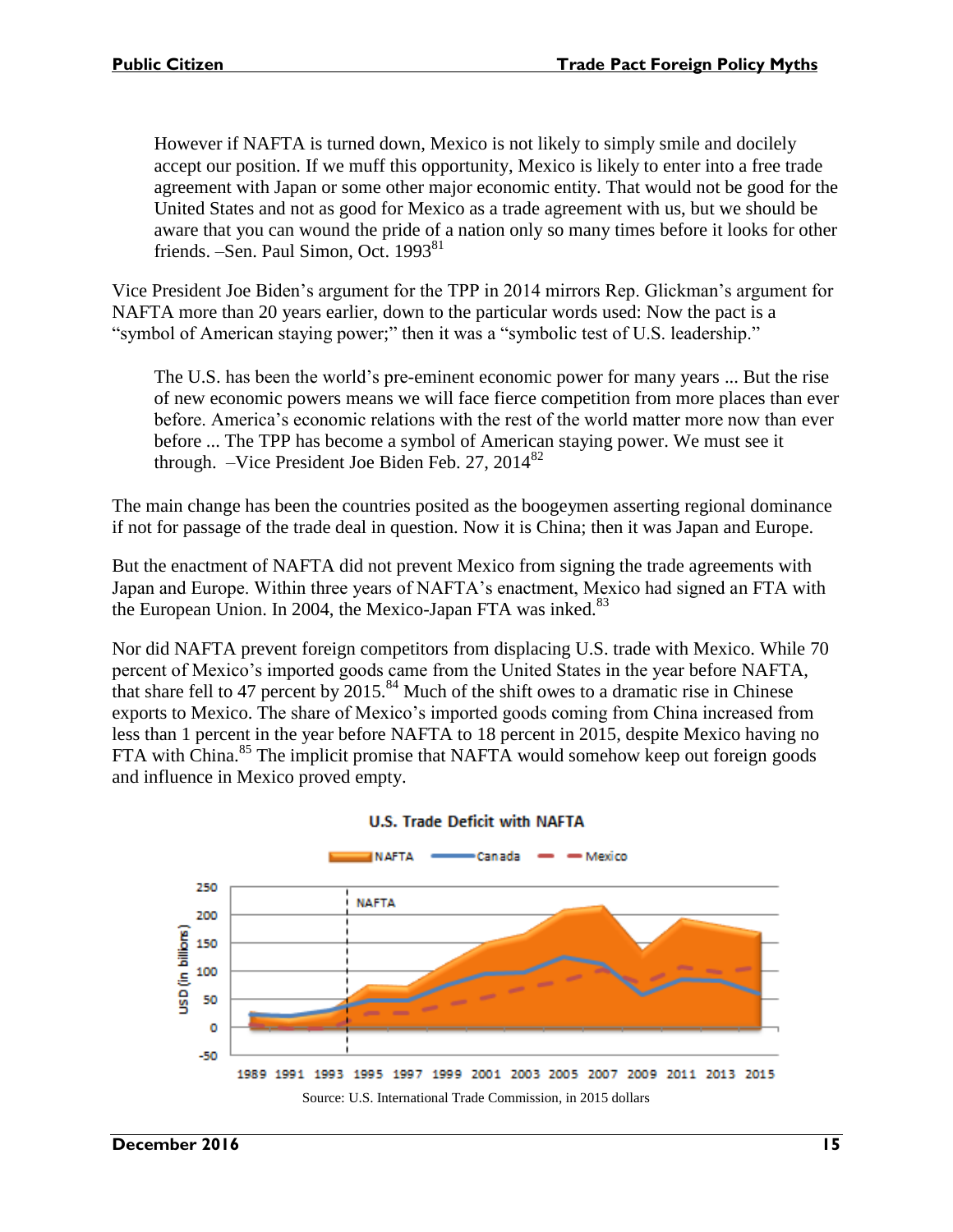Overall, the U.S. trade deficit with NAFTA partners, Canada and Mexico, has surged 889 percent, or \$151 billion. The United States had a trade surplus with Mexico before 1994, but it soon turned into a deficit as U.S. exporting companies moved to Mexico to take advantage of cheap Mexican labor. Today the U.S. goods trade deficit with Mexico is \$106 billion.<sup>86</sup>

#### <span id="page-16-0"></span>**CAFTA**

CAFTA was also pushed through Congress with promises to strengthen freedom, democracy and security.

Our first trade priority is to pass the Central American and Dominican Republic Free Trade Agreement, known as CAFTA ... Today, a part of the world that was once characterized by unrest and dictatorship now sees its future in free elections and free trade, and we must not take these gains for granted ... By transforming our hemisphere into a powerful free trade area, we will promote democratic governance and human rights and the economic liberty for everyone.  $-$ President George W. Bush, May 2005<sup>87</sup>

But it is clear that CAFTA has neither improved democracy nor human rights. In 2009, the Honduran military ousted democratically elected President Manuel Zelaya, <sup>88</sup> leading the Organization of American States to suspend Honduras' membership to the organization.<sup>89</sup> It was the first military coup in the region in 25 years, dealing a blow to democratic governance among the United States' closest neighbors. The Dominican Republic has also faced political challenges since 2005. According to Freedom House rankings, the country was ranked "Free" before CAFTA, but was recently lowered to "Partly-Free" due to less space for independent media and new restrictions on the political rights of Dominicans of Haitian descent.<sup>90</sup>

Human rights improvements have also failed to materialize. In 2016, the International Trade Union Confederation released a report giving Guatemala its worst possible ranking, labeling it as "one of the most violent countries for workers for many years."<sup>91</sup> A 2016 report by Civil Society Watch lists Nicaragua as having severe violations in all three freedoms that they measure, including freedoms of association, expression and peaceful assembly.<sup>92</sup> As a whole, Central America remains one of the most violent regions in the world with murder rates in countries such as Honduras and El Salvador higher today than in 2005, before CAFTA took effect.<sup>93</sup> In fact, El Salvador now has the highest murder rate of any country not at war.<sup>94</sup>

During the fight over CAFTA, the Bush administration also repeatedly pushed a false narrative of containing China.

CAFTA, by integrating the Central American economies together with our own, will strengthen America's influence in the region. Failure to move forward with CAFTA could create a vacuum that China, with its growing economic weight, might use to expand its political influence in the region.  $-$ The White House, Aug.  $2005^{95}$ 

Even after congressional ratification of CAFTA, the USTR continued the China scare tactics. In 2007, USTR went so far as to release a policy brief entitled, "CAFTA-DR Facts: Textiles: United to Compete with Asia<sup>"96</sup> where it stated that the textile industry's very survival depended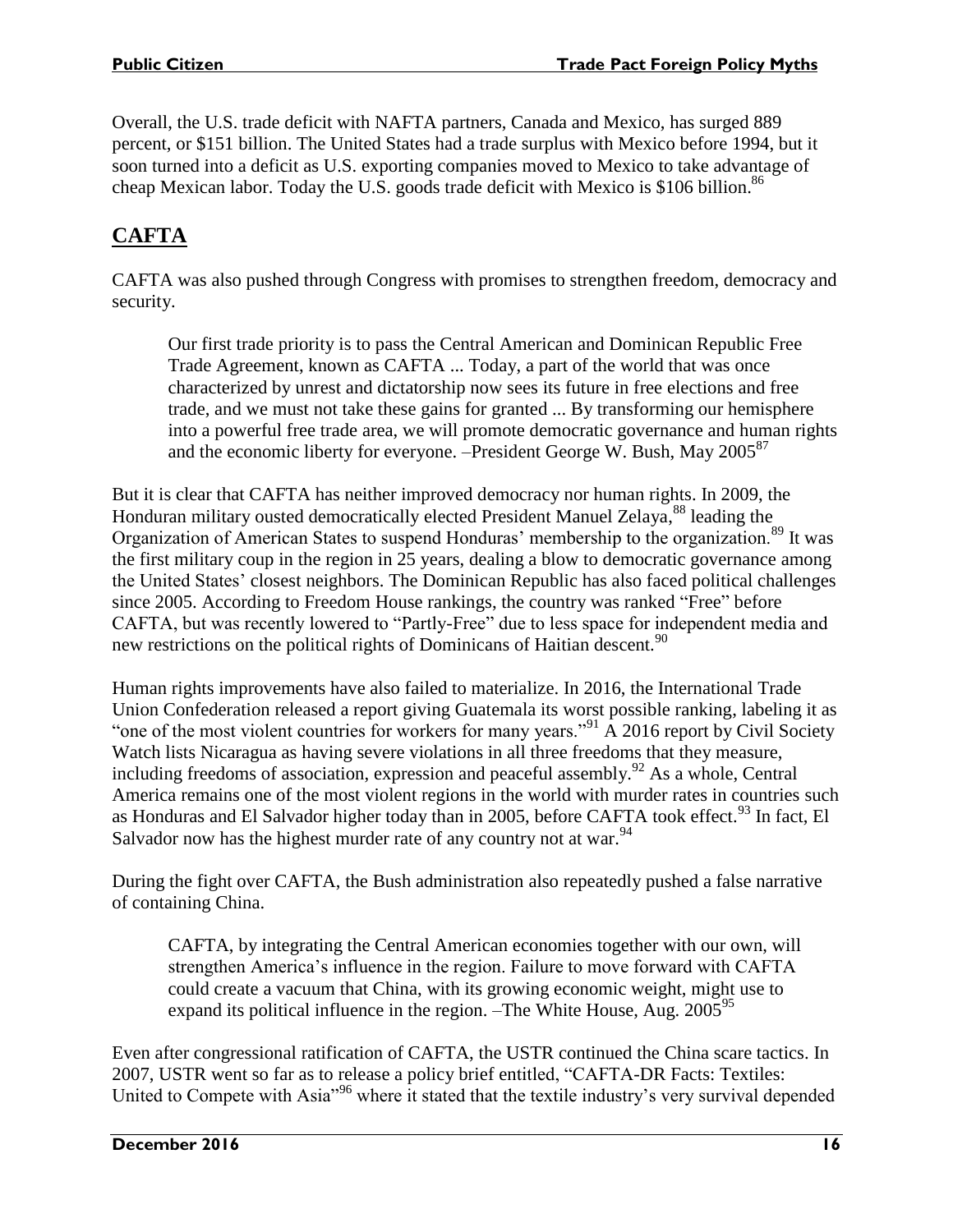on strengthening "its ties to customers in the CAFTA-DR region." USTR played on the China fears of the textile industry often in the hopes of drumming up support for CAFTA.

Garments made in the region will be duty-free and quota-free under the Agreement only if they use U.S. or regional fabric and yarn, thereby supporting U.S. jobs ... [CAFTA would] provide regional garment-makers – and their U.S. or regional suppliers of fabric and yarn – a critical advantage in competing with Asia. –USTR, July  $2007^{97}$ 

CAFTA took effect for El Salvador, Guatemala, Honduras, and Nicaragua in 2006, followed by the Dominican Republic in 2007 and Costa Rica in 2009. From 2000 to 2005, the years before CAFTA took effect, U.S. exports of textile and textile articles<sup>98</sup> surged from \$797 million to  $$3.3$  billion.<sup>99</sup> China's exports of textile products to these countries increased from \$49 million to  $$603$  million.<sup>100</sup>





Between 2005, the year before the trade pact took effect for most CAFTA countries, and 2015, U.S. exports of textile and textile articles to CAFTA countries actually declined by \$1.1 billion, or 33 percent.<sup>101</sup> China's exports of textiles and textile articles to the region in the meantime increased \$370 million, or 57 percent. Despite the Bush administration's promise that the trade deal was necessary to protect the region from undue Chinese influence and economic clout, the reality is that CAFTA did very little, if anything, to stop China's growing influence in the region.

## **Conclusion**

<span id="page-17-0"></span>When their economic arguments failed, TPP proponents hoped to activate Americans' anxieties about a rising China to *distract* from the real issues: The TPP would have made it easier for corporations to send American jobs overseas, would have put U.S. firms into competition with imports that are subsidized, and would have pushed down U.S. wages by forcing Americans to compete with Vietnamese workers making fifty-six cents an hour. The TPP would have granted new rights to thousands of multinational corporations to sue the U.S. government before a panel of three corporate lawyers. The lawyers would be empowered to award the corporations unlimited sums–to be paid by America's taxpayers–including for the loss of expected future profits, if these corporations convinced the lawyers that a U.S. law or safety regulation violated their TPP rights.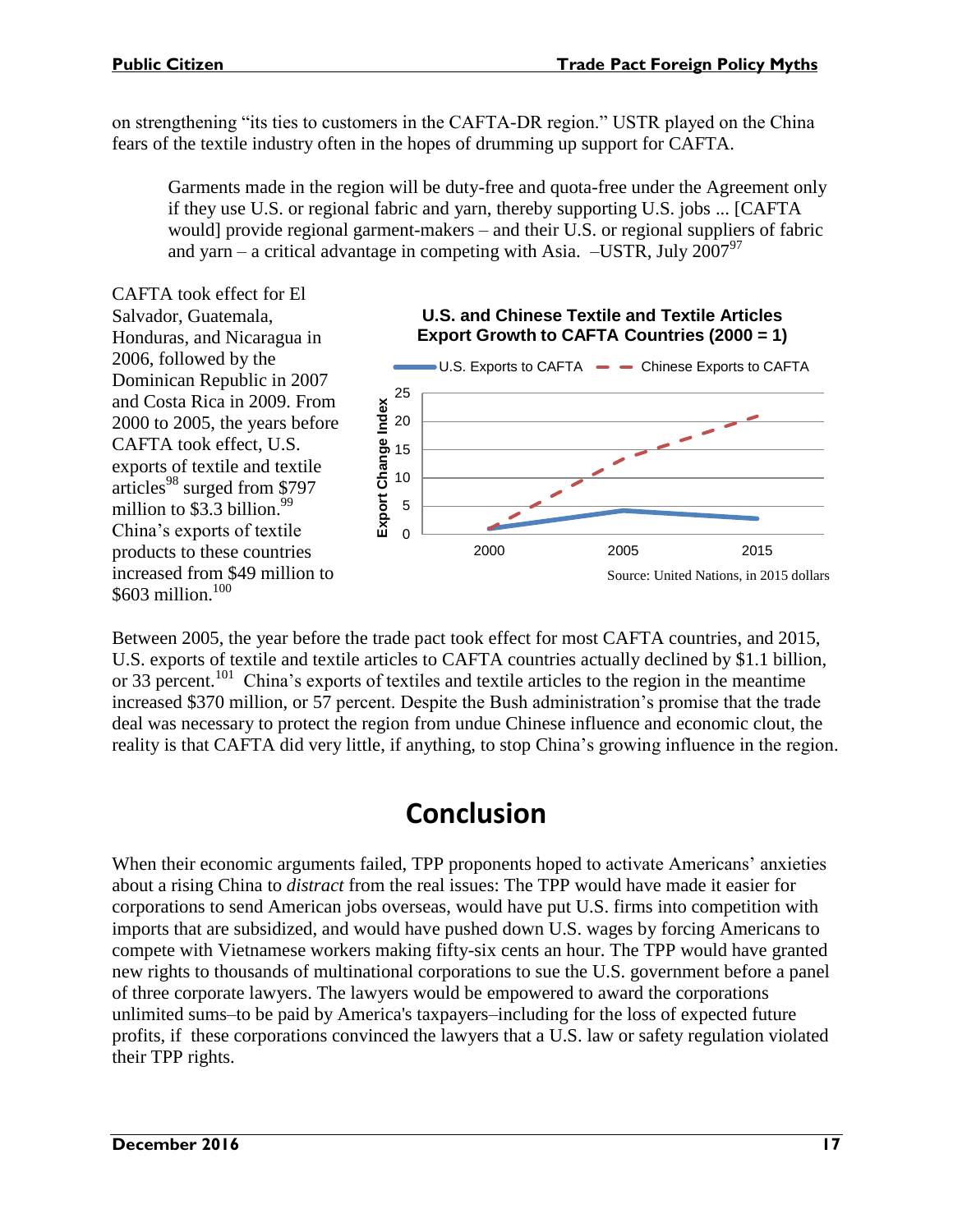The economist John Kenneth Galbraith once wrote that, "faced with the choice between changing one's mind and proving that there is no need to do so, almost everybody gets busy on the proof."<sup>102</sup> As this paper details, many claims relating to foreign policy, geopolitics and national security made to sell trade agreement after trade agreement – and then recycled in the context of the TPP – have been proven false. With a robust debate about the TPP's actual terms, and the rising public awareness of the pact's real threats, the foreign policy scare tactics failed this time. But that has not stopped TPP proponents from repeating them endlessly in response to the TPP's demise.

#### <span id="page-18-0"></span>**ANNEX: Failed Market Access Claims Recycled in TPP Debate**

The notion that somehow the demise of the TPP is the end of U.S. trade with the TPP countries is unsupported given that we already have tariff-zeroing free trade agreements with the six TPP countries that account for 80 percent of the TPP bloc's combined GDP.<sup>103</sup> In addition, all of the TPP countries are in the WTO, meaning that tariffs among the TPP nations are already low. Consider Japan, which represents the majority of the GDP of the remaining 20 percent not already covered by an existing U.S. FTA, whose trade weighted average tariff is just 2.5 percent.<sup>104</sup> Even minor currency swings between the yen and the dollar can have a greater effect than the current tariff.

<span id="page-18-1"></span>**MARKET ACCESS/U.S. ECONOMIC GAINS:** *If we approve China PNTR/the TPP, the United States will maintain or gain new access and benefit economically. Failure to approve the pact will allow other countries to seize market access from the United States.*

| <b>China PNTR</b>                                                                                                                                                                                                                                                                                                                                                                                         | TPP                                                                                                                                                                                                                                                                                                                                                            |
|-----------------------------------------------------------------------------------------------------------------------------------------------------------------------------------------------------------------------------------------------------------------------------------------------------------------------------------------------------------------------------------------------------------|----------------------------------------------------------------------------------------------------------------------------------------------------------------------------------------------------------------------------------------------------------------------------------------------------------------------------------------------------------------|
| If Congress rejects it, our competitors reap these<br>rewards. Again, we must understand the<br>consequences of saying no. If we don't sell our<br>products to China, someone else will step into<br>the breach, and we'll spend the next 20 years<br>wondering why in the wide world we handed<br>over the benefits we negotiated to other people.<br>-President Bill Clinton, March 2000 <sup>105</sup> | If we are not there helping to shape the rules of<br>the road, then U.S. businesses and U.S. workers<br>are going to be cut out, because there's a pretty<br>big country there, called China, that is growing<br>fast, has great gravitational pull and often<br>operates with different sets of rules<br>$-$ President Barack Obama, June 2015 <sup>106</sup> |
| The opening of China's markets will create<br>numerous opportunities for our nation. Yet, if we<br>do not hold up our end of the bargain by<br>approving PNTR for China, other countries will<br>reap the benefits of the agreement, leaving the<br>United States sitting on the sidelines.<br>-Governors Letter in Support of PNTR, April<br>$2000^{107}$                                                | Since 2000, other countries have passed nearly<br>100 new trade deals in the Asia Pacific region -<br>and many of them disadvantage our companies<br>and workers. We cannot afford to retreat from a<br>region that generates 40 percent of global<br>economic output.<br>-Secretary of Commerce Penny Pritzker, Aug.<br>$2016^{108}$                          |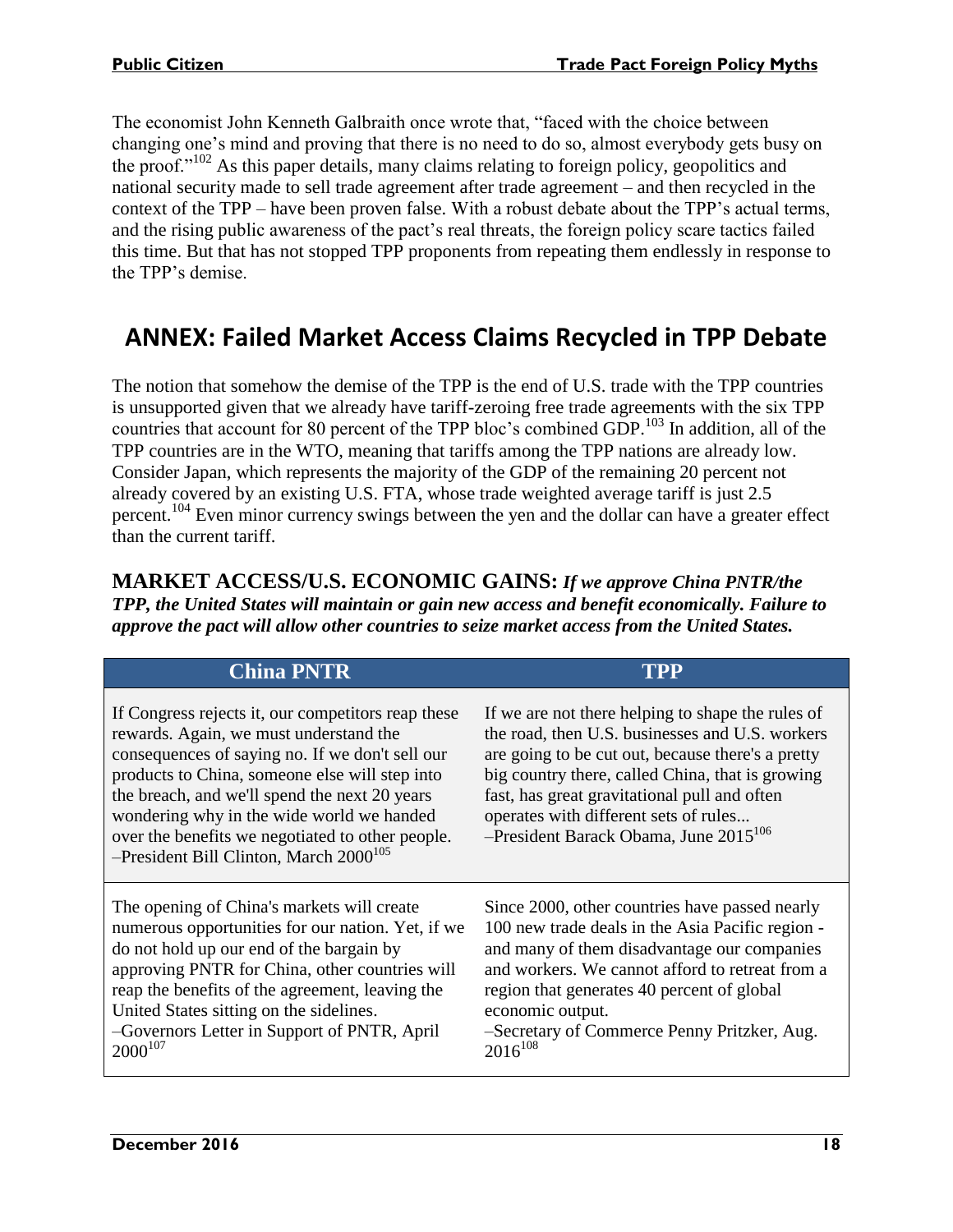Proponents of China PNTR promised that granting China normalized trade relations would lead to vast rewards for U.S. businesses. Not only did those promises fall flat, but the annual U.S. trade deficit in goods with China has more than tripled since China entered the WTO, from \$103 billion in 2002 to \$367 billion in 2015. Although U.S. exports have



increased by \$57 billion, imports have

surged ahead by \$212 billion, and this trend seems to be worsening. China now ships about \$4 worth of goods to the United States for every \$1 it imports. China accounts for about half of the total U.S. trade deficit in goods. $109$ 

David H. Autor, David Dorn and Gordon H. Hanson wrote in a 2016 report, *The China Shock: Learning from Labor Market Adjustment to Large Changes in Trade*, that China's export growth created a shock that disrupted the near "consensus that trade could be strongly redistributive in theory but was relatively benign in practice..." In reality, the report finds that those who lose their jobs from trade cannot simply pack up, learn new skills, and start a new job with a comparable salary despite many economists assuming this theory to be true. The trade adjustment that must take place with trade shocks, such as China's export growth into the United States since 2000, takes more time and is more costly than previously thought.<sup>110</sup> Will Kimball and Robert E. Scott at the Economic Policy Institute in their report "China Trade, Outsourcing and Jobs" found that 3.2 million jobs in the United States were lost from 2001 to 2013 due to



substantial increases in the U.S. trade deficit. $111$  Another study by the Economic Policy Institute found that trade agreements like China PNTR also contributed to lower wages for the average American.<sup>112</sup> Controlling for other policy factors that could have led to a decline in U.S. manufacturing, a 2015 Yale University report found that China PNTR played a predominant role in leading to the decline "in U.S. manufacturing employment after 2000."<sup>113</sup>

The passage of China PNTR not only had a negative impact on the U.S. economy, but also failed to limit China's rising economic growth and political influence among America's closest allies. From 2000 to 2014, U.S. goods exports to Latin America increased by just 84 percent, or \$190 billion.<sup>114</sup> To keep this in perspective, Latin America's collective GDP rose by 94 percent from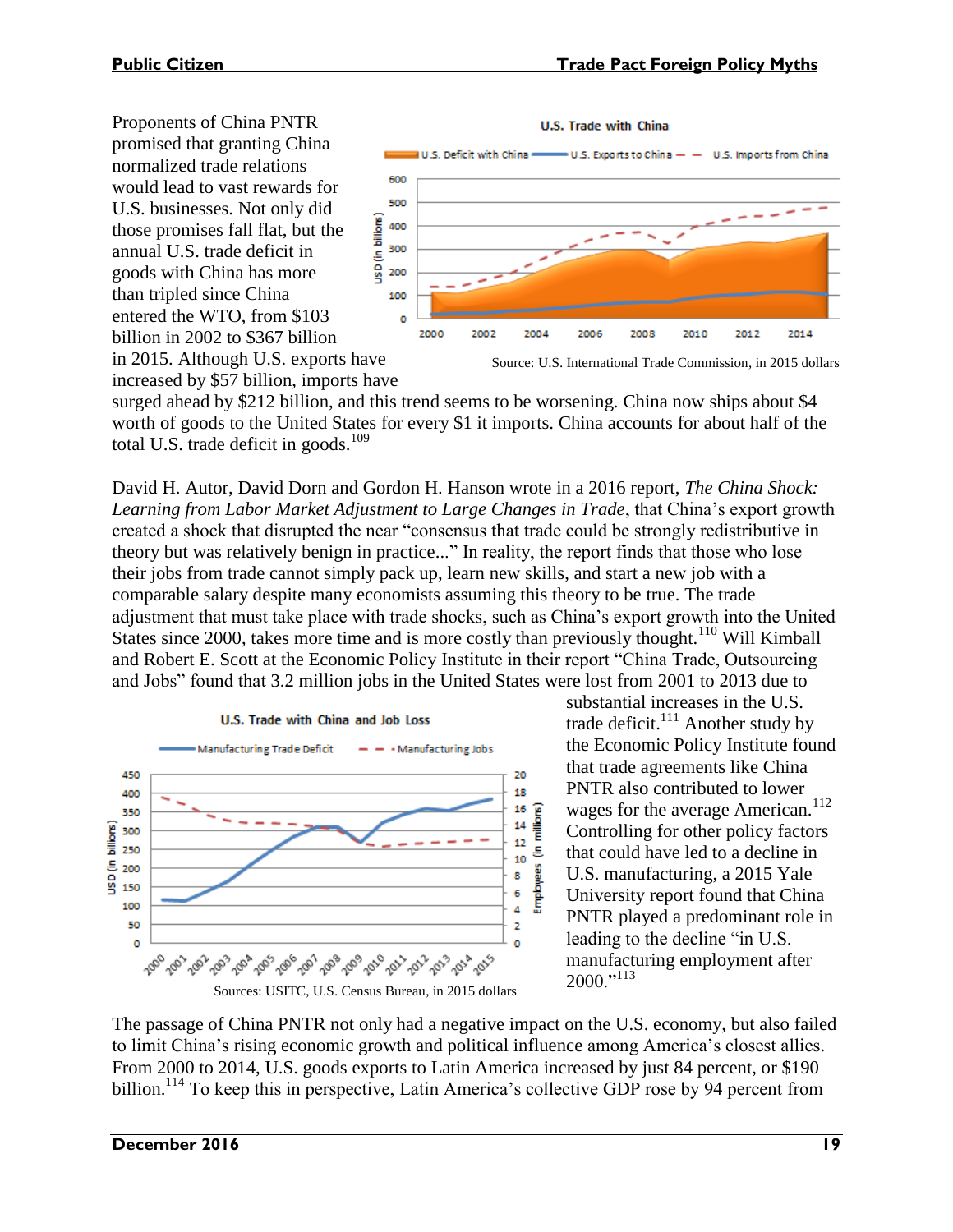2000 to 2014.<sup>115</sup> During the same period, China's goods exports to Latin America soared more than 1,321 percent, from \$9.4 billion to \$134 billion.<sup>116</sup> As a result, the U.S. market share of Latin American imported goods fell from 46 percent to 38 percent while the share coming from China increased from 2 percent to 12 percent. $117$ 



Source: International Monetary Fund

This trend has been even worse for countries with which the United States has negotiated free trade agreements. From 2000 to 2015, the U.S. share of world exports to FTA partners in Latin America fell from 60 percent to 51 percent despite the conclusion of 10 new free trade agreements in Latin America after 2000.<sup>118</sup>

China's role as an importer for Latin American goods has also increased. The share of Latin America's goods exports destined for China rose from 1 percent in 2000 to 11 percent in 2014, while the share exported to the United States shrank from 55 percent to 37 percent.<sup>119</sup> Latin American nations are now more dependent than ever on China's economic growth.

The same empty promises used to pass China PNTR were employed to push for the TPP. But according to the government's own official study by the International Trade Commission, 36 of 55 U.S. agriculture, manufacturing and services sectors would have experienced a declining trade balance as a result of the TPP.<sup>120</sup> In addition, a 2016 study by Tufts University economists employed a model to estimate the effects of the TPP that allowed for job churn and increases in income inequality, which the ITC study failed to incorporate. They concluded that the TPP would have reduced U.S. GDP by 0.54 percent over a decade and cost  $448,000$  American jobs.<sup>121</sup>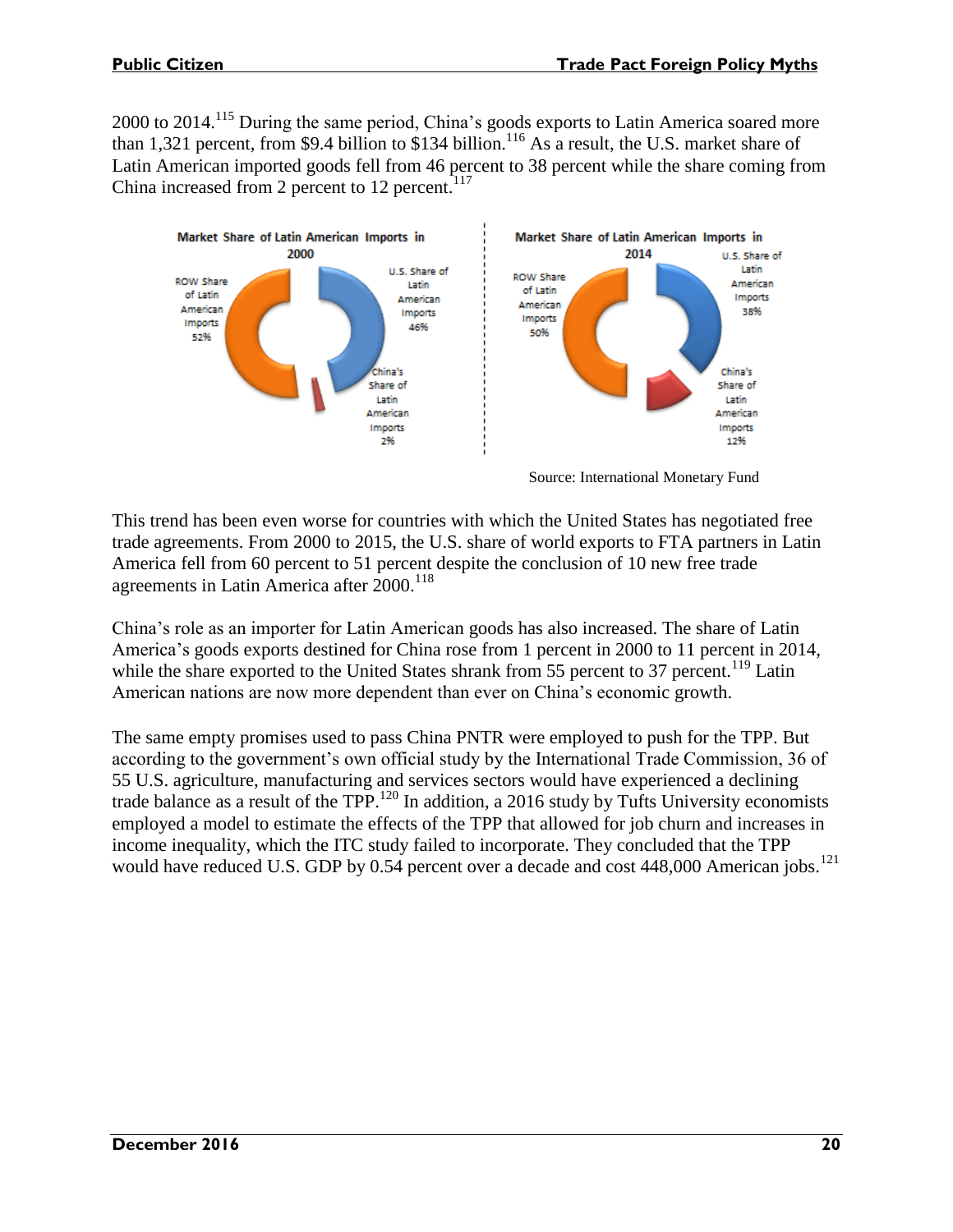### **Endnotes**

<sup>8</sup> Admiral Harry B Harris, *Remarks delivered by Admiral Harry B. Harris, Jr., the commander of U.S. Pacific Command, at the recent [Los Angeles World Affairs Council's Future of Asia](http://www.futureofasia.org/) conference.* September 21, 2016. Available at: [http://www.huffingtonpost.com/entry/despite-threats-and-uncertainty-americas-commitment-to-asia](http://www.huffingtonpost.com/entry/despite-threats-and-uncertainty-americas-commitment-to-asia-remains-ironclad_us_57e14aa2e4b08cb14097f4f9)[remains-ironclad\\_us\\_57e14aa2e4b08cb14097f4f9.](http://www.huffingtonpost.com/entry/despite-threats-and-uncertainty-americas-commitment-to-asia-remains-ironclad_us_57e14aa2e4b08cb14097f4f9)

<sup>9</sup> U.S,-China Economic and Security Review Commission, 2016 Report to Congress, Chapter 2, Section 1, p. 193.

<sup>10</sup> U.S,-China Economic and Security Review Commission, 2016 Report to Congress, Chapter 2, Section 1, p. 194. <sup>11</sup> Howard W. French, *The Atlantic*, China's Dangerous Game, November 2014. Available at:

[http://www.theatlantic.com/magazine/archive/2014/11/chinas-dangerous-game/380789/.](http://www.theatlantic.com/magazine/archive/2014/11/chinas-dangerous-game/380789/)

<sup>12</sup> Phil Stewart, Reuters, "U.S. urges China to pressure North Korea after nuclear test," September 9, 2016. Available at: [http://www.reuters.com/article/us-northkorea-nuclear-carter-idUSKCN11F26G.](http://www.reuters.com/article/us-northkorea-nuclear-carter-idUSKCN11F26G)

<sup>13</sup> Josh Siegel, *The Daily Signal,* "Why China Is the Biggest Deterrent to Stopping North Korea's Nuclear Program," January 7, 2016. Available at: [http://dailysignal.com/2016/01/07/why-china-is-the-biggest-deterrent-to](http://dailysignal.com/2016/01/07/why-china-is-the-biggest-deterrent-to-stopping-north-koreas-nuclear-program/)[stopping-north-koreas-nuclear-program/.](http://dailysignal.com/2016/01/07/why-china-is-the-biggest-deterrent-to-stopping-north-koreas-nuclear-program/)

<sup>14</sup> John Adams, *The Hill*, "The national security case against TPP," August 17, 2016. Available at: <http://thehill.com/blogs/congress-blog/foreign-policy/291725-the-national-security-case-against-tpp>

<sup>15</sup> U.S. International Trade Commission, "Interactive Tariff and Trade DataWeb." Available at [https://dataweb.usitc.gov/.](https://dataweb.usitc.gov/) Data was adjusted to inflation using the Consumer Price Index-U-RS calculated from 1977 through 2015 by the Bureau of Labor Statistics.

<sup>16</sup> John Adams, *The Hill*, "The national security case against TPP," August 17, 2016. Available at: <http://thehill.com/blogs/congress-blog/foreign-policy/291725-the-national-security-case-against-tpp>

 $\frac{17}{17}$  Clyde Prestowitz, The New York Times, "Why the TPP won't Improve Our Security," August 23, 2016 http://www.nytimes.com/2016/08/23/opinion/why-the-tpp-deal-wont-improve-our-security.html? r=0.

<sup>18</sup> Rep. Rodney Frelinghuysen, U.S. Congressional Record, Vol. 146, No. 66. page H 3657, May 24, 2000. Available a[t https://www.congress.gov/congressional-record/2000/05/24/house-section/article/H3652-](https://www.congress.gov/congressional-record/2000/05/24/house-section/article/H3652-5?q=%7B%22search%22%3A%5B%22%5C%22Rodney+Frelinghuysen%5C%22+%5C%22May%5C%22+%5C%222000%5C%22+%5C%22china%5C%22%22%5D%7D)

[5?q=%7B%22search%22%3A%5B%22%5C%22Rodney+Frelinghuysen%5C%22+%5C%22May%5C%22+%5C%](https://www.congress.gov/congressional-record/2000/05/24/house-section/article/H3652-5?q=%7B%22search%22%3A%5B%22%5C%22Rodney+Frelinghuysen%5C%22+%5C%22May%5C%22+%5C%222000%5C%22+%5C%22china%5C%22%22%5D%7D) [222000%5C%22+%5C%22china%5C%22%22%5D%7D](https://www.congress.gov/congressional-record/2000/05/24/house-section/article/H3652-5?q=%7B%22search%22%3A%5B%22%5C%22Rodney+Frelinghuysen%5C%22+%5C%22May%5C%22+%5C%222000%5C%22+%5C%22china%5C%22%22%5D%7D)

<sup>19</sup> Barack Obama, "President Obama: The TPP would let America, not China, lead the way on global trade," *The Washington Post*, May 2, 2016. Available at [https://www.washingtonpost.com/opinions/president-obama-the-tpp](https://www.washingtonpost.com/opinions/president-obama-the-tpp-would-let-america-not-china-lead-the-way-on-global-trade/2016/05/02/680540e4-0fd0-11e6-93ae-50921721165d_story.html)[would-let-america-not-china-lead-the-way-on-global-trade/2016/05/02/680540e4-0fd0-11e6-93ae-](https://www.washingtonpost.com/opinions/president-obama-the-tpp-would-let-america-not-china-lead-the-way-on-global-trade/2016/05/02/680540e4-0fd0-11e6-93ae-50921721165d_story.html)[50921721165d\\_story.html.](https://www.washingtonpost.com/opinions/president-obama-the-tpp-would-let-america-not-china-lead-the-way-on-global-trade/2016/05/02/680540e4-0fd0-11e6-93ae-50921721165d_story.html)

<span id="page-21-0"></span><sup>1</sup> Nicky Wolf, Justin Curry, and Benjamin Hass, *The Guardian, "Trump to Withdraw from Trans-Pacific Partnership on First Day in Office," November 22, 2016. Available at:* [https://www.theguardian.com/us](https://www.theguardian.com/us-news/2016/nov/21/donald-trump-100-days-plans-video-trans-pacific-partnership-withdraw)[news/2016/nov/21/donald-trump-100-days-plans-video-trans-pacific-partnership-withdraw.](https://www.theguardian.com/us-news/2016/nov/21/donald-trump-100-days-plans-video-trans-pacific-partnership-withdraw)

<sup>2</sup> James Mann, *The China Fantasy: How Our Leaders Explain Away Chinese Repression*," (New York: Viking Penguin, 2007).

<sup>&</sup>lt;sup>3</sup> Statement of Lt. General Brent Scowcroft, Senate Committee on Commerce, Science and Transportation, Hearing on Permanent Normalized Trade Relations with the People's Republic of China, S. Hrg. 106-1108, April 11,2000. Available at: [https://www.gpo.gov/fdsys/pkg/CHRG-106shrg80403/html/CHRG-106shrg80403.htm.](https://www.gpo.gov/fdsys/pkg/CHRG-106shrg80403/html/CHRG-106shrg80403.htm) 

<sup>4</sup> U.S. Department of Defense, "Remarks on the Next Phase of the U.S. Rebalance to the Asia-Pacific," April 6, 2015. Available at: [http://www.defense.gov/News/Speeches/Speech-View/Article/606660/remarks-on-the-next](http://www.defense.gov/News/Speeches/Speech-View/Article/606660/remarks-on-the-next-phase-of-the-us-rebalance-to-the-asia-pacific-mccain-instit)[phase-of-the-us-rebalance-to-the-asia-pacific-mccain-instit.](http://www.defense.gov/News/Speeches/Speech-View/Article/606660/remarks-on-the-next-phase-of-the-us-rebalance-to-the-asia-pacific-mccain-instit) 

<sup>&</sup>lt;sup>5</sup> Senator John Kerry, Floor Statement on Authorizing Extension Of Nondiscriminatory Treatment To The People's Republic Of China, Congressional Record Volume 146 , Number 111, Pages S8667-S8723 (Senate), Sept. 19, 2000. <sup>6</sup> U.S. Department of State, "Remarks on the Trans-Pacific Partnership," September 28, 2016. Available at

[https://www.state.gov/secretary/remarks/2016/09/262551.htm.](https://www.state.gov/secretary/remarks/2016/09/262551.htm)<br><sup>7</sup> Sepater Joe Biden, Congressional Besord Volume 146, No. 1 Senator Joe Biden, Congressional Record Volume 146, No. 111, page S8691, Sept. 19, 2000. Available at <https://www.congress.gov/congressional-record/2000/09/19/senate-section/article/>

<sup>20</sup> Evans, Novak, Hunt & Shields, U.S. Trade Rep. Charlene Barshefsky Discusses PNTR with China, Aired May 20, 2000, [http://www.cnn.com/TRANSCRIPTS/0005/20/en.00.html.](http://www.cnn.com/TRANSCRIPTS/0005/20/en.00.html)

<sup>&</sup>lt;sup>21</sup> USTR, Statement by Ambassador Froman on the release of the Trans-Pacific Partnership Text, November 15, [https://ustr.gov/about-us/policy-offices/press-office/press-releases/2015/november/statement-ambassador-froman.](https://ustr.gov/about-us/policy-offices/press-office/press-releases/2015/november/statement-ambassador-froman)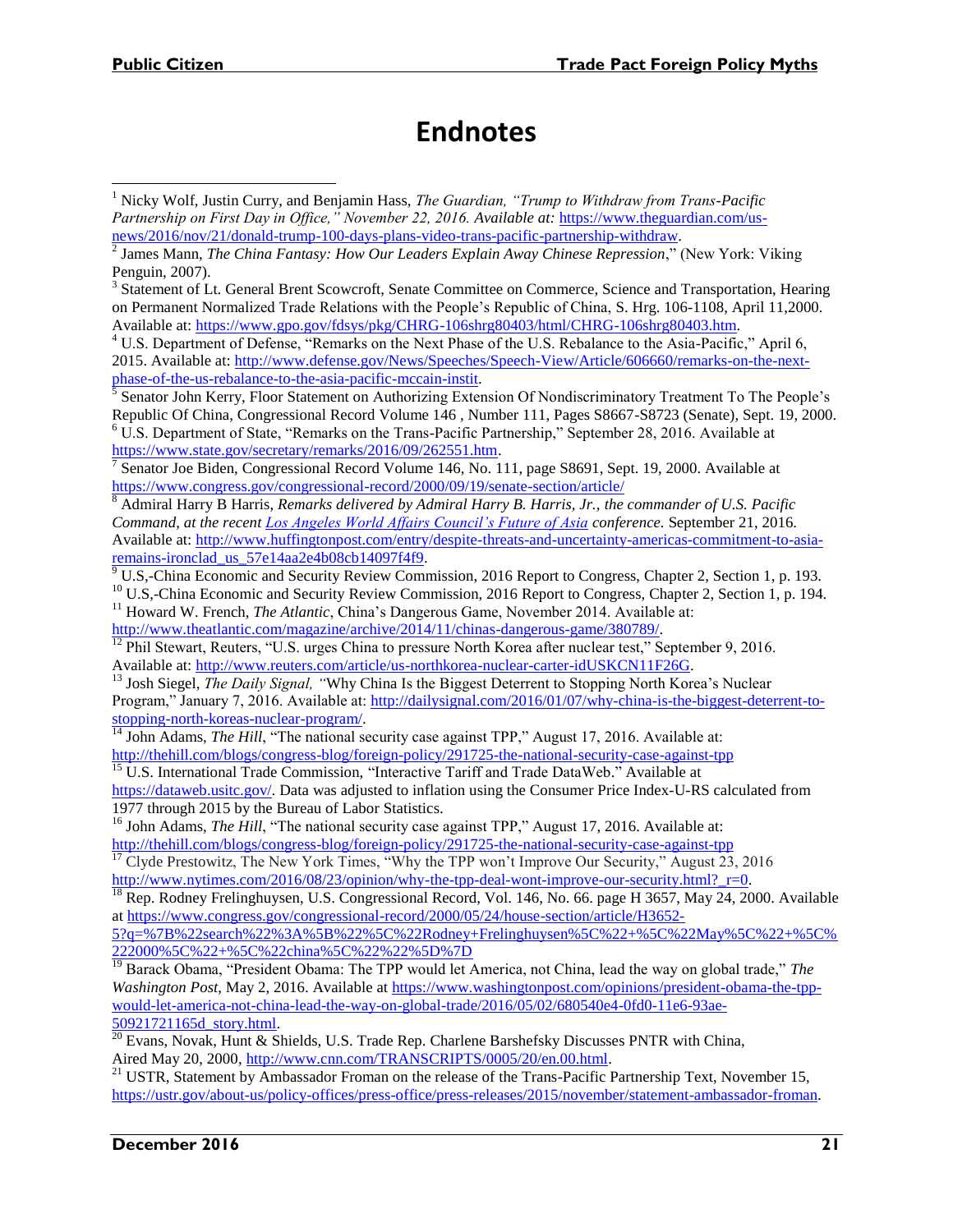$22$  A Committee for Economic Development Program Statement, "The Case for Permanent Trade Relations with China," [https://www.ced.org/pdf/The-Case-for-Permanent-Normal-Trade-Relations-with-China.pdf.](https://www.ced.org/pdf/The-Case-for-Permanent-Normal-Trade-Relations-with-China.pdf)

<sup>23</sup> White House, "Remarks by President Obama and Prime Minister Lee of Singapore in Joint Press Conference," August 2, 2016, [https://www.whitehouse.gov/the-press-office/2016/08/02/remarks-president-obama-and-prime](https://www.whitehouse.gov/the-press-office/2016/08/02/remarks-president-obama-and-prime-minister-lee-singapore-joint-press)[minister-lee-singapore-joint-press.](https://www.whitehouse.gov/the-press-office/2016/08/02/remarks-president-obama-and-prime-minister-lee-singapore-joint-press)

<sup>24</sup> Andrew Beatty, "White House expects Trump to uphold US treaties," AFP, Nov. 15, 2016. Available at: [https://www.yahoo.com/news/exclusive-us-national-security-chief-says-allies-expect-194447102.html.](https://www.yahoo.com/news/exclusive-us-national-security-chief-says-allies-expect-194447102.html)

<sup>25</sup> Vicki Needham, *The Hill*, "Former trade official says ditching TPP would be massive mistake," Dec. 5, 2016, Available at: [http://thehill.com/policy/finance/308801-former-trade-official-says-ditching-tpp-would-be-massive](http://thehill.com/policy/finance/308801-former-trade-official-says-ditching-tpp-would-be-massive-mistake)[mistake.](http://thehill.com/policy/finance/308801-former-trade-official-says-ditching-tpp-would-be-massive-mistake)

<sup>26</sup> The Editorial Board, *New York Times*, "A Retreat From TPP Would Empower China," Nov. 21, 2016. Available at: <http://www.nytimes.com/2016/11/21/opinion/a-retreat-from-tpp-would-empower-china.html>**.**

<sup>27</sup> Speech of President Bill Clinton given at the Paul H. Nitze School of Advanced International Studies of the Johns Hopkins University, March 9, 2000, <https://partners.nytimes.com/library/world/asia/030900clinton-china-text.html> <sup>28</sup> Robert Cassidy, Former Clinton Negotiator: Our Trade Deal Failed, Foreign Policy in Focus

June 10, 2008 [http://www.alternet.org/story/87540/former\\_clinton\\_negotiator%3A\\_our\\_trade\\_deal\\_failed.](http://www.alternet.org/story/87540/former_clinton_negotiator%3A_our_trade_deal_failed) <sup>29</sup> European Parliament, "Granting Market Economy Status to China," November 2015. Available at:

[http://www.europarl.europa.eu/RegData/etudes/IDAN/2015/571325/EPRS\\_IDA\(2015\)571325\\_EN.pdf.](http://www.europarl.europa.eu/RegData/etudes/IDAN/2015/571325/EPRS_IDA(2015)571325_EN.pdf)

 $30$  Derek Scissors, Testimony submitted to the House Committee on Foreign Affairs, Subcommittee on Asia and the Pacific, June 17, 2015[, http://docs.house.gov/meetings/FA/FA05/20150617/103639/HHRG-114-FA05-Wstate-](http://docs.house.gov/meetings/FA/FA05/20150617/103639/HHRG-114-FA05-Wstate-ScissorsD-20150617.pdf)[ScissorsD-20150617.pdf.](http://docs.house.gov/meetings/FA/FA05/20150617/103639/HHRG-114-FA05-Wstate-ScissorsD-20150617.pdf)

<sup>31</sup> Alan H. Price, written statement to U.S. China Economic and Security Review Commission, February 24, 2016. Available at: [http://www.uscc.gov/sites/default/files/Panel%204\\_Price%20statement\\_022416.pdf.](http://www.uscc.gov/sites/default/files/Panel%204_Price%20statement_022416.pdf)

 $32$  Congressional-Executive Commission on China, Annual Report 2016, October 6, 2016. Available at: [https://www.cecc.gov/sites/chinacommission.house.gov/files/2016%20Annual%20Report.pdf.](https://www.cecc.gov/sites/chinacommission.house.gov/files/2016%20Annual%20Report.pdf)

<sup>33</sup> U.S. Chamber of Commerce Comments in the Hearing on China's Implementation of and Compliance with Its Commitments to the WTO on October 5, 2016 Jeremie Waterman Executive Director, Greater China & Senior Policy Advisor, Asia: [https://www.regulations.gov/document?D=USTR-2016-0012-0013.](https://www.regulations.gov/document?D=USTR-2016-0012-0013)

<sup>34</sup> National Association of Manufacturers, "2011 Submission to the Special 301 Committee," Available at: [http://www.shopfloor.org/wp-content/uploads/2011/03/National-Association-of-Manufacturers-2011-Special-301](http://www.shopfloor.org/wp-content/uploads/2011/03/National-Association-of-Manufacturers-2011-Special-301-submission-Feb-16-FINAL-rev.docx) [submission-Feb-16-FINAL-rev.docx.](http://www.shopfloor.org/wp-content/uploads/2011/03/National-Association-of-Manufacturers-2011-Special-301-submission-Feb-16-FINAL-rev.docx)

<sup>35</sup> Zippy Duvall, President, American Farm Bureau Federation, Statement by Regarding USTR Case Against China, Sept. 12, 2016. Available at [http://www.fb.org/newsroom/statement-by-zippy-duvall-president-american-farm](http://www.fb.org/newsroom/statement-by-zippy-duvall-president-american-farm-bureau-federation-re4)[bureau-federation-re4.](http://www.fb.org/newsroom/statement-by-zippy-duvall-president-american-farm-bureau-federation-re4)

<sup>36</sup> Stephen J. Ezell and Robert D. Atkins, Information Technology and Innovation Foundation, "False Promises: The Yawning Gap Between China's WTO Commitments and Practices," September 2015. Available at: [http://www2.itif.org/2015-false-promises-china.pdf.](http://www2.itif.org/2015-false-promises-china.pdf)

U.S. Trade Representative, The 2016 National Trade Estimate Report. Available at:

[https://ustr.gov/sites/default/files/2016-NTE-Report-FINAL.pdf.](https://ustr.gov/sites/default/files/2016-NTE-Report-FINAL.pdf)

<sup>38</sup> Matt Meenan, Manufacturers for Trade Enforcement, "MTE Applauds U.S. Government's Principled Stand on Chinese Market Economy Status," July 15, 2016. Available at:

[http://www.tradeenforcement.org/news/2016/7/15/manufacturers-for-trade-enforcement-applauds-us-governments](http://www.tradeenforcement.org/news/2016/7/15/manufacturers-for-trade-enforcement-applauds-us-governments-principled-stand-on-chinese-market-economy-status)[principled-stand-on-chinese-market-economy-status.](http://www.tradeenforcement.org/news/2016/7/15/manufacturers-for-trade-enforcement-applauds-us-governments-principled-stand-on-chinese-market-economy-status)

 $\frac{39}{39}$  President Barack Obama, "Here's the deal: the Trans-Pacific Partnership," the White House, November 6, 2015, Available at: [https://www.whitehouse.gov/blog/2015/11/06/heres-deal-trans-pacific-partnership.](https://www.whitehouse.gov/blog/2015/11/06/heres-deal-trans-pacific-partnership)

<sup>40</sup> *See* "Advisory Committees," Office of the U.S. Trade Representative, 2014. Available at:

[http://www.ustr.gov/about-us/intergovernmental-affairs/advisory-committees.](http://www.ustr.gov/about-us/intergovernmental-affairs/advisory-committees)

<sup>41</sup> Paul Krugman, "No Big Deal," The New York Times, February 27, 2014. Available at: [http://www.nytimes.com/2014/02/28/opinion/krugman-no-big-deal.html.](http://www.nytimes.com/2014/02/28/opinion/krugman-no-big-deal.html)

<sup>42</sup> Joseph Stiglitz, "On the Wrong Side of Globalization," *The New York Times*, March 15, 2014. Available at: [http://opinionator.blogs.nytimes.com/2014/03/15/on-the-wrong-side-of-](http://opinionator.blogs.nytimes.com/2014/03/15/on-the-wrong-side-of-globalization/?_php=true&_type=blogs&_r=0)

[globalization/?\\_php=true&\\_type=blogs&\\_r=0.](http://opinionator.blogs.nytimes.com/2014/03/15/on-the-wrong-side-of-globalization/?_php=true&_type=blogs&_r=0)

 $\frac{43}{13}$  The New York Times, "President Clinton's Remarks on the Passage of the China Trade Bill," May 25, 2000. Available at: [https://partners.nytimes.com/library/world/asia/052500clinton-trade-text.html.](https://partners.nytimes.com/library/world/asia/052500clinton-trade-text.html)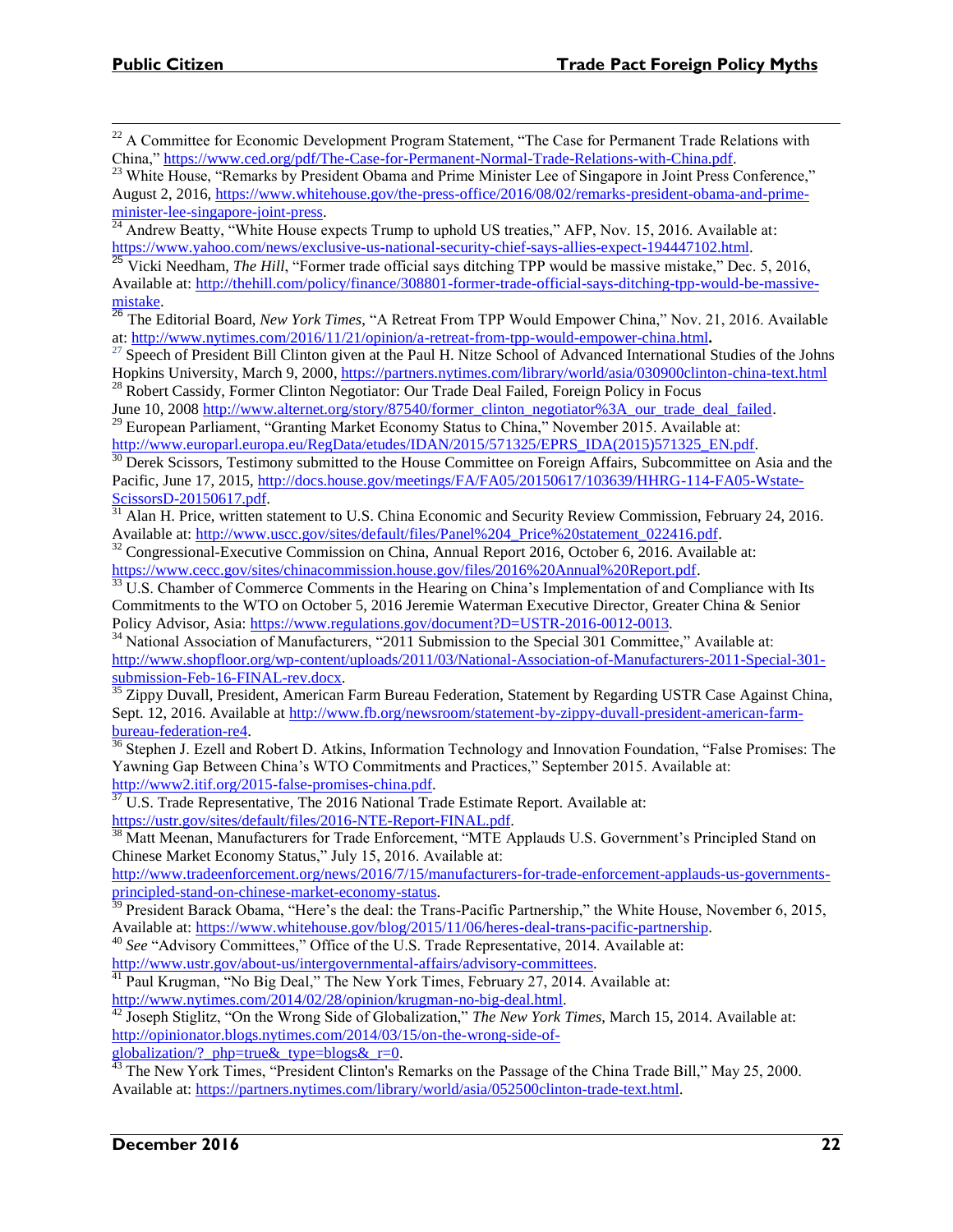<sup>44</sup> The White House, Statement by the President on the Trans-Pacific Partnership, October 5, 2015. Available at [https://www.whitehouse.gov/the-press-office/2015/10/05/statement-president-trans-pacific-partnership.](https://www.whitehouse.gov/the-press-office/2015/10/05/statement-president-trans-pacific-partnership)

<sup>45</sup> The New York Times, "President Clinton's Remarks on the Passage of the China Trade Bill," May 25, 2000. Available at: [https://partners.nytimes.com/library/world/asia/052500clinton-trade-text.html.](https://partners.nytimes.com/library/world/asia/052500clinton-trade-text.html)

<sup>46</sup> U.S. Department of States, John Kerry, "Remarks on the Trans-Pacific Partnership," September 2016. Available at: [https://www.state.gov/secretary/remarks/2016/09/262551.htm.](https://www.state.gov/secretary/remarks/2016/09/262551.htm)

<sup>47</sup> Larry Summers in *The Wall Street Journal*, "Testimony of Lawrence Summers To House Panel on U.S.-China Trade," May 2000. Available at: [http://www.wsj.com/articles/SB957377738406963350.](http://www.wsj.com/articles/SB957377738406963350)

<sup>48</sup> U.S. Department of State, Secretary John Kerry, "Remarks at the Pacific Council on International Policy," April 12, 2016, [https://www.state.gov/secretary/remarks/2016/04/255766.htm.](https://www.state.gov/secretary/remarks/2016/04/255766.htm)

<sup>49</sup> The White House, Office of the Press Secretary, "Labor Aspects of PNTR: Benefits for American Workers and Farmers," May 12, 2000. Available at:

[https://clinton6.nara.gov/2000/05/2000-05-12-fact-sheet-on-benefits-of-pntr-for-american-workers.html.](https://clinton6.nara.gov/2000/05/2000-05-12-fact-sheet-on-benefits-of-pntr-for-american-workers.html)

 $50 \text{ U.S.}$  Senate Committee on Finance, "Hatch: Trade Enhances America's Security at Home and Influence Abroad," June 10, 2015. Available at: [http://www.finance.senate.gov/chairmans-news/hatch-trade-enhances-americas](http://www.finance.senate.gov/chairmans-news/hatch-trade-enhances-americas-security-at-home-and-influence-abroad)[security-at-home-and-influence-abroad.](http://www.finance.senate.gov/chairmans-news/hatch-trade-enhances-americas-security-at-home-and-influence-abroad)

<sup>51</sup> Human Rights Watch, "China Events of 2015." Available at: [https://www.hrw.org/world-report/2016/country](https://www.hrw.org/world-report/2016/country-chapters/china-and-tibet)[chapters/china-and-tibet.](https://www.hrw.org/world-report/2016/country-chapters/china-and-tibet)

<sup>53</sup> CIRI Human Rights Data Project, available at [http://www.humanrightsdata.com/.](http://www.humanrightsdata.com/) 

<sup>54</sup> James Mann, The China Fantasy, 2007.

<sup>55</sup> Bipartisan Dear Colleague Letter to Secretary of State John Kerry, Reps. Mark Pocan and Iliana Ros-Lehtinen and colleagues, U.S. House of Representatives, June 12, 2014. Available at:

[https://pocan.house.gov/sites/pocan.house.gov/files/wysiwyg\\_uploaded/6.12.2014%20-](https://pocan.house.gov/sites/pocan.house.gov/files/wysiwyg_uploaded/6.12.2014%20-%20Letter%20to%20Secretary%20Kerry%20and%20Ambassador%20Froman%20RE.%20Human%20Rights%20in%20Brunei.pdf)

[%20Letter%20to%20Secretary%20Kerry%20and%20Ambassador%20Froman%20RE.%20Human%20Rights%20i](https://pocan.house.gov/sites/pocan.house.gov/files/wysiwyg_uploaded/6.12.2014%20-%20Letter%20to%20Secretary%20Kerry%20and%20Ambassador%20Froman%20RE.%20Human%20Rights%20in%20Brunei.pdf) [n%20Brunei.pdf.](https://pocan.house.gov/sites/pocan.house.gov/files/wysiwyg_uploaded/6.12.2014%20-%20Letter%20to%20Secretary%20Kerry%20and%20Ambassador%20Froman%20RE.%20Human%20Rights%20in%20Brunei.pdf) 

<sup>56</sup> Letter by twelve feminist groups sent to President Obama on June 9, 2014,

[https://feminist.org/blog/index.php/2014/06/09/womens-rights-groups-demand-that-us-stop-negotiating-tpp-with](https://feminist.org/blog/index.php/2014/06/09/womens-rights-groups-demand-that-us-stop-negotiating-tpp-with-brunei-until-the-sultan-revokes-new-taliban-like-laws/)[brunei-until-the-sultan-revokes-new-taliban-like-laws/.](https://feminist.org/blog/index.php/2014/06/09/womens-rights-groups-demand-that-us-stop-negotiating-tpp-with-brunei-until-the-sultan-revokes-new-taliban-like-laws/) Letter by Pride at Work, AFL-CIO, the National Gay & Lesbian Task Force, and National Center for Transgender Equality on June 13, 2014, [http://www.hrc.org/blog/lgbt](http://www.hrc.org/blog/lgbt-leaders-urge-president-obama-to-address-human-rights-violations-in-bru)[leaders-urge-president-obama-to-address-human-rights-violations-in-bru.](http://www.hrc.org/blog/lgbt-leaders-urge-president-obama-to-address-human-rights-violations-in-bru) Letter by Faith Leaders, February 17, 2015, [http://www.citizen.org/documents/interfaith-coalition-letter-fast-track-february-2015.pdf.](http://www.citizen.org/documents/interfaith-coalition-letter-fast-track-february-2015.pdf) Letter by 1,500 civil society organizations, May 23, 2016, [http://www.commondreams.org/newswire/2016/05/23/over-1500](http://www.commondreams.org/newswire/2016/05/23/over-1500-organizations-call-congress-oppose-trans-pacific-partnership-tpp) [organizations-call-congress-oppose-trans-pacific-partnership-tpp.](http://www.commondreams.org/newswire/2016/05/23/over-1500-organizations-call-congress-oppose-trans-pacific-partnership-tpp)

<sup>57</sup> Matthew Rosenberg and Joe Cochrane, *New York Times*, "Key Shift on Malaysia Before Trans-Pacific Partnership Deal," July 27, 2015. Available at: [http://www.nytimes.com/2015/07/28/world/asia/thailands-low-ranking-in](http://www.nytimes.com/2015/07/28/world/asia/thailands-low-ranking-in-human-trafficking-report-could-hamper-trade-deal.html)[human-trafficking-report-could-hamper-trade-deal.html.](http://www.nytimes.com/2015/07/28/world/asia/thailands-low-ranking-in-human-trafficking-report-could-hamper-trade-deal.html)

<sup>58</sup> Joint letter can be found here: [http://www.lrwc.org/ws/wp-content/uploads/2016/04/Vietnam-Letter-to-President-](http://www.lrwc.org/ws/wp-content/uploads/2016/04/Vietnam-Letter-to-President-Obama-April-26-2016.pdf)[Obama-April-26-2016.pdf.](http://www.lrwc.org/ws/wp-content/uploads/2016/04/Vietnam-Letter-to-President-Obama-April-26-2016.pdf)

59 Mike Ives, *New York Times*, "Vietnam Arrests Mother Mushroom, a Top Blogger, for Criticizing Government," October 11, 2016. Available at: [http://www.nytimes.com/2016/10/12/world/asia/vietnam-arrest-blogger-mother](http://www.nytimes.com/2016/10/12/world/asia/vietnam-arrest-blogger-mother-mushroom.html)[mushroom.html.](http://www.nytimes.com/2016/10/12/world/asia/vietnam-arrest-blogger-mother-mushroom.html)

 $\overline{60}$  Arshiya Khullar, "Brunei adopts sharia law amid international outcry," CNN, May 1, 2014. [http://www.cnn.com/2014/05/01/world/asia/brunei-sharia-law/.](http://www.cnn.com/2014/05/01/world/asia/brunei-sharia-law/)

 $\overline{61}$  Congressional Letter, June 9, 2016. Available at:

[http://pocan.house.gov/sites/pocan.house.gov/files/wysiwyg\\_uploaded/TPP%20LGBT%20Letter.pdf.](http://pocan.house.gov/sites/pocan.house.gov/files/wysiwyg_uploaded/TPP%20LGBT%20Letter.pdf)

<sup>62</sup> Charlene Barshefsky, the Wall Street Journal, "Testimony of Charlene Barshefsky To House Panel on U.S.-China Trade," May 4, 2000. Available at: [http://www.wsj.com/articles/SB957379340179807099.](http://www.wsj.com/articles/SB957379340179807099)

<sup>63</sup> Dave Boyer, The Washington Times, "Obama to try to save Trans-Pacific Partnership trade deal while in China," August 29, 2016. Available at: [http://www.washingtontimes.com/news/2016/aug/29/obama-to-try-to-save-asia](http://www.washingtontimes.com/news/2016/aug/29/obama-to-try-to-save-asia-trade-deal-in-china/)[trade-deal-in-china/.](http://www.washingtontimes.com/news/2016/aug/29/obama-to-try-to-save-asia-trade-deal-in-china/)

 $^{52}$  CIRI Human Rights Data Project, available at  $\frac{http://www.humanrightsdata.com/}{http://www.humanrightsdata.com/}.$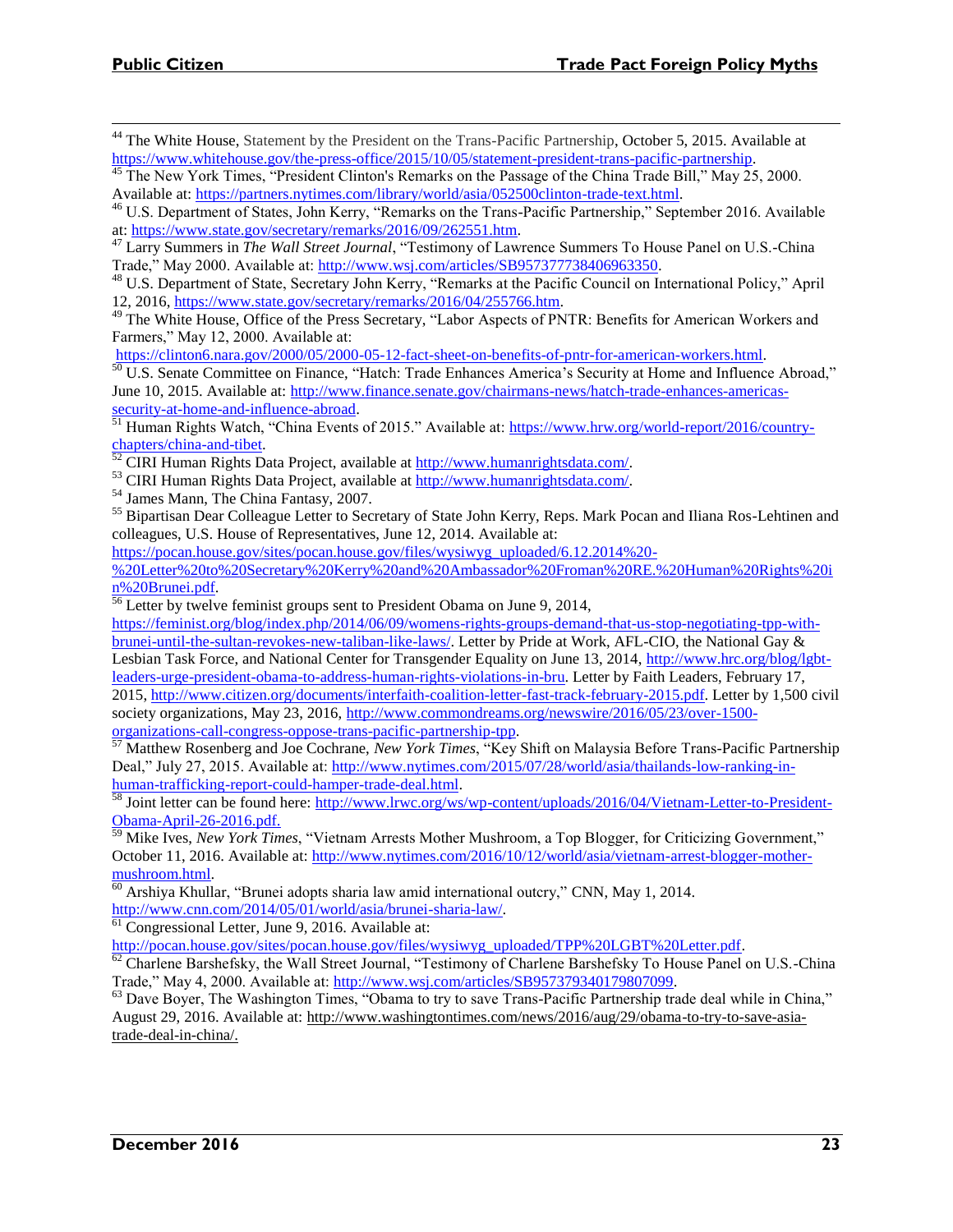<sup>64</sup> Bill Clinton, Speech on China Trade Bill at Paul H. Nitze School of Advanced International Studies of the Johns Hopkins University, as recorded by the Federal News Service, March 9, 2000. Available at:

<https://partners.nytimes.com/library/world/asia/030900clinton-china-text.html> .

<sup>65</sup> Robert B. Zoellick, The Wall Street Journal, "Trade Is a National Security Imperative," May 16, 2016. Available at: [http://www.wsj.com/articles/trade-is-a-national-security-imperative-1463440063.](http://www.wsj.com/articles/trade-is-a-national-security-imperative-1463440063) 

<sup>66</sup> Congressional Testimony, "Statement of Michael R. Bonsignore, Chief Executive Officer, Honeywell International, Inc., Morristown, New Jersey, on behalf of the U.S.-China Business Council, and the Business Roundtable," February 16, 2000. Available at: [http://waysandmeans.house.gov/Legacy/fullcomm/106cong/2-16-](http://waysandmeans.house.gov/Legacy/fullcomm/106cong/2-16-00/2-16bons.htm) [00/2-16bons.htm.](http://waysandmeans.house.gov/Legacy/fullcomm/106cong/2-16-00/2-16bons.htm)

 $\overline{67}$  John Kerry, Dipnote, U.S. Department of State Official Blog, "Reinforcing the U.S. Role as a Global Leader Through the Trans-Pacific Partnership," September 29, 2016. Available at:

[https://blogs.state.gov/stories/2016/09/29/reinforcing-us-role-global-leader-through-trans-pacific-partnership.](https://blogs.state.gov/stories/2016/09/29/reinforcing-us-role-global-leader-through-trans-pacific-partnership) 

<sup>68</sup> Charlene Barshefsky, The Olin Distinguished Lecture In National Security Issues at the United States Military Academy, West Point, New York, April 12, 2000, [http://gos.sbc.edu/b/barshefsky3.html.](http://gos.sbc.edu/b/barshefsky3.html) 

<sup>69</sup> China Takes the Driver's Seat on Free Trade, *Deutsche Welle,* Nov. 21, 2016. Available at: <http://www.dw.com/en/china-takes-the-drivers-seat-on-free-trade/a-36470408>

<sup>70</sup> Jane Perlez, The New York Times, "China Creates a World Bank of Its Own, and the U.S. Balks," December 4, 2015. Available at: [http://www.nytimes.com/2015/12/05/business/international/china-creates-an-asian-bank-as-the](http://www.nytimes.com/2015/12/05/business/international/china-creates-an-asian-bank-as-the-us-stands-aloof.html?_r=0)us-stands-aloof.html? $r=0$ .

<sup>71</sup> Jim Zarroli, *NPR*, "New Asian Development Bank Seen As Sign Of China's Growing Influence," April 16, 2015. Available at: [http://www.npr.org/2015/04/16/400178364/finance-officials-to-discuss-asian-development-bank-at](http://www.npr.org/2015/04/16/400178364/finance-officials-to-discuss-asian-development-bank-at-spring-meetings)[spring-meetings.](http://www.npr.org/2015/04/16/400178364/finance-officials-to-discuss-asian-development-bank-at-spring-meetings) 

 $72$  Jane Perlez, The New York Times, "China Creates a World Bank of Its Own, and the U.S. Balks," December 4, 2015. Available at: [http://www.nytimes.com/2015/12/05/business/international/china-creates-an-asian-bank-as-the](http://www.nytimes.com/2015/12/05/business/international/china-creates-an-asian-bank-as-the-us-stands-aloof.html?_r=0)us-stands-aloof.html? r=0.

<sup>73</sup> Ian Talley and Lingling Wei, "Momentum Builds to Label Chinese Yuan a Reserve Currency:

U.S. opposition could still upend Beijing's attempt to put yuan in same league as dollar," *Wall Street Journal* April 1, 2015. Available at [http://www.wsj.com/articles/momentum-builds-to-label-chinese-yuan-a-reserve-currency-](http://www.wsj.com/articles/momentum-builds-to-label-chinese-yuan-a-reserve-currency-1427926918)[1427926918.](http://www.wsj.com/articles/momentum-builds-to-label-chinese-yuan-a-reserve-currency-1427926918)

<sup>74</sup> Reuters, Fortune, "China's Yuan Just Joined An Elite Club of International Monetary Fund Reserve Currencies," October 2, 2016. Available at: [http://fortune.com/2016/10/02/china-yuan-imf-currencies/.](http://fortune.com/2016/10/02/china-yuan-imf-currencies/)

<sup>75</sup> Clyde Prestowitz, LA Times, "Op-Ed The Trans-Pacific Partnership won't deliver jobs or curb China's power," January 22, 2015. Available at: [http://www.latimes.com/opinion/op-ed/la-oe-prestowitz-tpp-trade-pact-20150123](http://www.latimes.com/opinion/op-ed/la-oe-prestowitz-tpp-trade-pact-20150123-story.html) [story.html.](http://www.latimes.com/opinion/op-ed/la-oe-prestowitz-tpp-trade-pact-20150123-story.html)

 $\frac{76}{10}$  James Paul, NewsWire, "China trade an issue for NZ with tougher talking Republican Romney," November 4, 2012. Available at: [http://www.newswire.co.nz/2012/11/china-trade-an-issue-for-nz-with-tougher-talking](http://www.newswire.co.nz/2012/11/china-trade-an-issue-for-nz-with-tougher-talking-republicans/)[republicans/.](http://www.newswire.co.nz/2012/11/china-trade-an-issue-for-nz-with-tougher-talking-republicans/)

 $^{77}$  Simon Denyer, The Washington Post, "China's scary lesson to the world: Censoring the Internet works," May 23, 2016. Available at: [https://www.washingtonpost.com/world/asia\\_pacific/chinas-scary-lesson-to-the-world](https://www.washingtonpost.com/world/asia_pacific/chinas-scary-lesson-to-the-world-censoring-the-internet-works/2016/05/23/413afe78-fff3-11e5-8bb1-f124a43f84dc_story.html)[censoring-the-internet-works/2016/05/23/413afe78-fff3-11e5-8bb1-f124a43f84dc\\_story.html.](https://www.washingtonpost.com/world/asia_pacific/chinas-scary-lesson-to-the-world-censoring-the-internet-works/2016/05/23/413afe78-fff3-11e5-8bb1-f124a43f84dc_story.html)

<sup>78</sup> Paul Mozur, *The New York Times*, "China Tries to Extract Pledge of Compliance From U.S. Tech Firms," September 16, 2015. Available at: [http://www.nytimes.com/2015/09/17/technology/china-tries-to-extract-pledge-of](http://www.nytimes.com/2015/09/17/technology/china-tries-to-extract-pledge-of-compliance-from-us-tech-firms.html?_r=0)compliance-from-us-tech-firms.html?  $r=0$ .<br>
<sup>79</sup> Bon Day Cit.

<sup>79</sup> Rep. Dan Glickman (D-Kan.), *Congressional Record*, November 16, 1993, at H9711.

<sup>80</sup> Rep. Bill Richardson (D-N.M.), *Congressional Record*, November 1, 1993, at H8664.

<sup>81</sup> Sen. Paul Simon (D-Ill.), *Congressional Record*, October 25, 1993, at S14281.

<sup>82</sup> Joe Biden. "We cannot afford to stand on the sidelines of trade." Financial Times, February 27, 2014. Available at: https://www.ft.com/content/bde80c72-9fb0-11e3-b6c7-00144feab7de

<sup>83</sup> M. Angeles Villarreal, "Mexico's Free Trade Agreements," Congressional Research Service, July 3, 2012, at 4. Available at: [https://www.fas.org/sgp/crs/row/R40784.pdf.](https://www.fas.org/sgp/crs/row/R40784.pdf)

<sup>84</sup> International Monetary Fund, Direction of Trade Statistics, accessed August 1, 2016, [http://www.imf.org/en/data.](http://www.imf.org/en/data)

<sup>85</sup> International Monetary Fund, Direction of Trade Statistics, accessed August 1, 2016, [http://www.imf.org/en/data.](http://www.imf.org/en/data)

<sup>86</sup> U.S. International Trade Commission, "Dataweb," accessed August 1, 2016.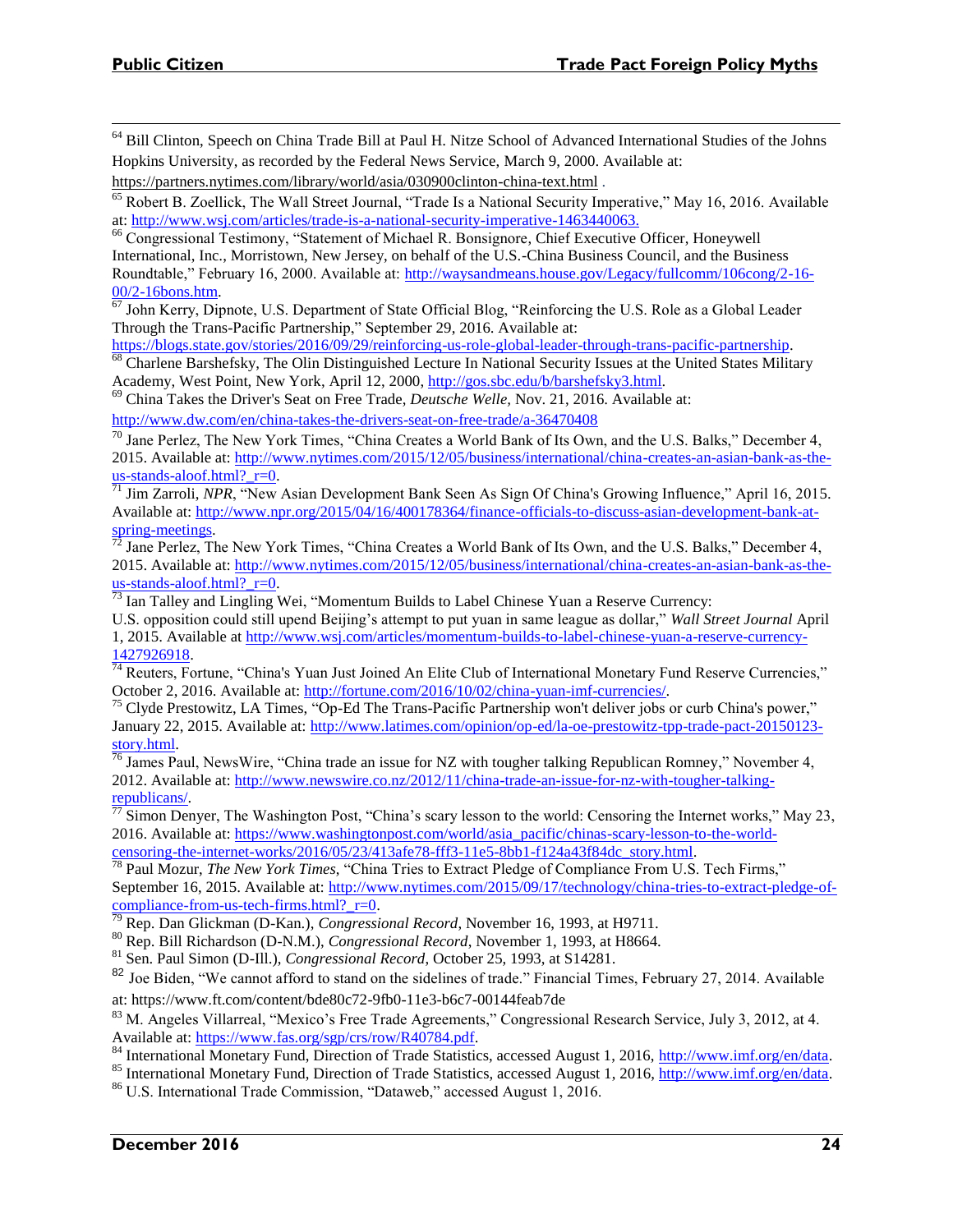- <sup>87</sup> Office of the United States Trade Representative, "CAFTA: Strengthening Freedom, Democracy and Security," May 2005,
- [https://ustr.gov/archive/assets/Trade\\_Agreements/Regional/CAFTA/Briefing\\_Book/asset\\_upload\\_file40\\_7716.pdf.](https://ustr.gov/archive/assets/Trade_Agreements/Regional/CAFTA/Briefing_Book/asset_upload_file40_7716.pdf) <sup>88</sup> Elisabeth Malkin, *New York Times*, "Honduran President is Ousted in Coup," June 28, 2009, [http://www.nytimes.com/2009/06/29/world/americas/29honduras.html.](http://www.nytimes.com/2009/06/29/world/americas/29honduras.html)
- <sup>89</sup> Organization of American States, OAS Suspends Membership of Honduras, July 5, 2009, [http://www.oas.org/en/media\\_center/press\\_release.asp?sCodigo=e-219/09.](http://www.oas.org/en/media_center/press_release.asp?sCodigo=e-219/09)
- <sup>90</sup> Freedom House, Dominican Republic, 2016[, https://freedomhouse.org/report/freedom-world/2016/dominican](https://freedomhouse.org/report/freedom-world/2016/dominican-republic)[republic.](https://freedomhouse.org/report/freedom-world/2016/dominican-republic)
- 91 International Trade Union Confederation, ITUC Global Rights Index, 2016, [http://www.ituc](http://www.ituc-csi.org/IMG/pdf/survey_ra_2016_eng.pdf) $csi.org/IMG/pdf/survey$  ra  $2016$  eng.pdf.

<sup>92</sup> Civil Society Watch Report, June 2016, http://www.civicus.org/images/CSW\_Report.pdf.

- <sup>93</sup> Council on Foreign Relations, Central America's Violent Northern Triangle, January 19, 2016, [http://www.cfr.org/transnational-crime/central-americas-violent-northern-triangle/p37286.](http://www.cfr.org/transnational-crime/central-americas-violent-northern-triangle/p37286)
- <sup>94</sup> Council on Foreign Relations, Central America's Violent Northern Triangle, January 19, 2016, [http://www.cfr.org/transnational-crime/central-americas-violent-northern-triangle/p37286.](http://www.cfr.org/transnational-crime/central-americas-violent-northern-triangle/p37286)

<sup>95</sup> White House Archives. Available at:<https://georgewbush-whitehouse.archives.gov/infocus/cafta/text/>

<sup>96</sup> USTR, "Textiles: United to Compete with Asia," July 2007. Available at:

[https://ustr.gov/archive/assets/Trade\\_Agreements/Regional/CAFTA/Briefing\\_Book/asset\\_upload\\_file216\\_7186.pdf](https://ustr.gov/archive/assets/Trade_Agreements/Regional/CAFTA/Briefing_Book/asset_upload_file216_7186.pdf)  $\frac{97}{2}$  Ddavid Ratner, Economic Policy Institute, Can CAFTA save textile and apparel producers?, August 10, 2005,

[http://www.epi.org/publication/webfeatures\\_snapshots\\_20050810/.](http://www.epi.org/publication/webfeatures_snapshots_20050810/)

<sup>98</sup> Textile and textile articles include HTS codes 50 to 63.

<sup>99</sup> United Nations, Comtrade Database. Available at: [http://comtrade.un.org/.](http://comtrade.un.org/)

100 United Nations, Comtrade Database. Available at: [http://comtrade.un.org/.](http://comtrade.un.org/)

<sup>101</sup> United Nations, Comtrade Database. Available at: [http://comtrade.un.org/.](http://comtrade.un.org/)

<sup>102</sup> Jack Trout, Forbes, Minds Hate to Change, September 15, 2006, [http://www.forbes.com/2006/09/13/jack-trout](http://www.forbes.com/2006/09/13/jack-trout-on-marketing-biz-cx_jt_0915minds.html)[on-marketing-biz-cx\\_jt\\_0915minds.html.](http://www.forbes.com/2006/09/13/jack-trout-on-marketing-biz-cx_jt_0915minds.html)

<sup>103</sup> International Monetary Fund, World Economic Outlook 2016, [http://www.imf.org/en/data.](http://www.imf.org/en/data) <sup>104</sup> World Trade Organization, Tariff Profiles,

[http://stat.wto.org/TariffProfile/WSDBTariffPFHome.aspx?Language=E.](http://stat.wto.org/TariffProfile/WSDBTariffPFHome.aspx?Language=E)

<sup>105</sup> The New York Times, "Full Text of Clinton's Speech on China Trade Bill," March 9, 2000. Available at: [https://partners.nytimes.com/library/world/asia/030900clinton-china-text.html.](https://partners.nytimes.com/library/world/asia/030900clinton-china-text.html) 

<sup>106</sup> Sarah Wheaton, *Politico*, Obama: China might join trade deal – eventually," June 4, 2015,

[http://www.politico.com/story/2015/06/barack-obama-china-join-trade-deal-tpp-118598.](http://www.politico.com/story/2015/06/barack-obama-china-join-trade-deal-tpp-118598)

 $107$  The White House, "Office of the Press Secretary," April 3, 2000. Available at:

[http://clinton6.nara.gov/2000/04/2000-04-03-fact-sheet-on-granting-china-permanent-normal-trade-relations.html.](http://clinton6.nara.gov/2000/04/2000-04-03-fact-sheet-on-granting-china-permanent-normal-trade-relations.html) <sup>108</sup> U.S. Department of Commerce, "U.S. Secretary of Commerce Penny Pritzker Highlights Importance of Trans-Pacific Partnership to San Diego Economy," August 4, 2016. Available at:

[https://www.commerce.gov/news/secretary-speeches/2016/08/us-secretary-commerce-penny-pritzker-highlights](https://www.commerce.gov/news/secretary-speeches/2016/08/us-secretary-commerce-penny-pritzker-highlights-importance-trans)[importance-trans.](https://www.commerce.gov/news/secretary-speeches/2016/08/us-secretary-commerce-penny-pritzker-highlights-importance-trans)

<sup>109</sup> U.S. Census Bureau, Trade in Goods With China, Available at: [www.census.gov/foreign](http://www.census.gov/foreign-trade/balance/c5700.html)[trade/balance/c5700.html.](http://www.census.gov/foreign-trade/balance/c5700.html) 

 $110$  David H. Autor, et al., "The China Shock: Learning from Labor Market Adjustment to Large Changes in Trade," February 2016. Available at: [http://www.ddorn.net/papers/Autor-Dorn-Hanson-ChinaShock.pdf.](http://www.ddorn.net/papers/Autor-Dorn-Hanson-ChinaShock.pdf)

<sup>111</sup> Will Kimball and Robert E. Scott, *Economic Policy Institute*, "China Trade, Outsourcing and Jobs," December 11, 2014. Available at: [http://www.epi.org/publication/china-trade-outsourcing-and-jobs/.](http://www.epi.org/publication/china-trade-outsourcing-and-jobs/)

<sup>112</sup> Robert E. Scott, *Economic Policy Institute*, "Unfair trade deals lower the wages of U.S. workers," March 13, 2015. Available at: [http://www.epi.org/publication/unfair-trade-deals-lower-the-wages-of-u-s-workers/.](http://www.epi.org/publication/unfair-trade-deals-lower-the-wages-of-u-s-workers/)

<sup>113</sup> Justin R. Pierce, et al. The Surprisingly Swift Decline of U.S. Manufacturing Employment," April 2015. Available at: http://faculty.som.yale.edu/peterschott/files/research/papers/pierce\_schott\_pntr\_512.pdf.

<sup>114</sup> International Monetary Fund, Direction of Trade Statistics.

<sup>115</sup> GDP was measured in current U.S. dollars and taken from International Monetary Fund's World Economic Outlook.

<sup>116</sup> International Monetary Fund, Direction of Trade Statistics, data adjusted for inflation.